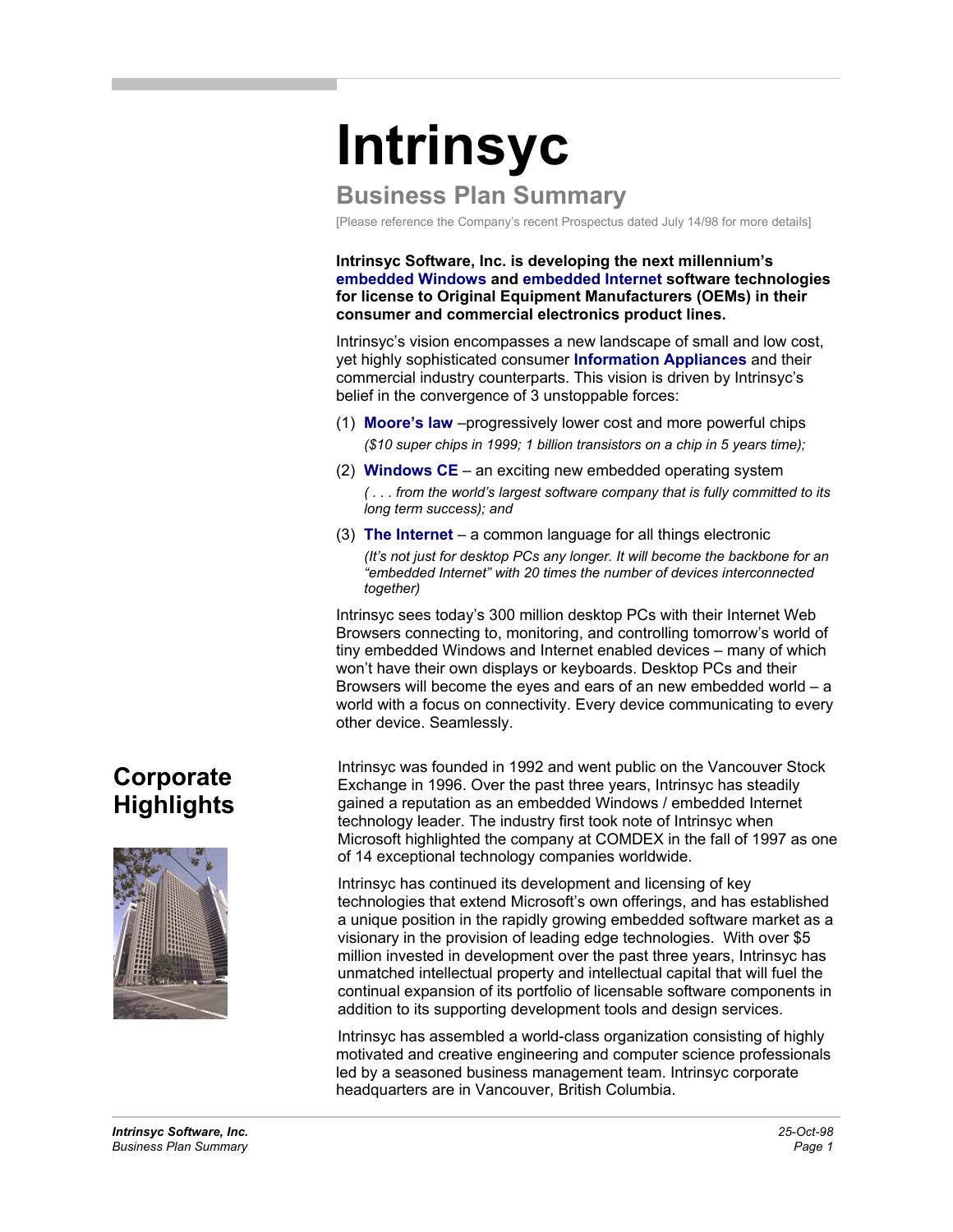## **Business Focus**

Intrinsyc is in the business of developing and licensing technologies for use in a revolutionary new class of consumer Information Appliances and their commercial counterparts which are built around Microsoft Windows operating systems, such as Windows CE and Internet based communications technologies. Intrinsyc licenses these technologies to a diverse range of OEMs and System Integrators. Offerings include:

- **Licensable Technologies** that provide a foundation for the development of next generation distributed embedded systems based on Windows and the Internet;
- □ **Development Tools** that simplify and accelerate embedded Windows / embedded Internet product development activities while reducing embedded system costs; and
- **Value-added Services** to licensing customers that encompass all aspects of embedded Windows / embedded Internet development projects in support of Intrinsyc's core technologies.

Intrinsyc's combination of technologies, tools, and supporting services strike an ideal offering balance that caters to the needs of the emerging embedded Windows / embedded Internet development community. These offerings are attractive to any OEM or Systems Integrator that is embracing the mega-trend of Windows-based and Internet enabled embedded solutions.

## **Embedded Market Overview**

An embedded system is any computer system that is physically incorporated into a product that performs a dedicated function or specific application. Consumer examples include: kitchen appliances and home entertainment systems; while commercial examples include: point-of-sale terminals, industrial process controls, and a broad range of other verticalmarket applications. As products get more complex, the need for automatic control, friendly human interfaces, and system connectivity builds, so companies are designing more embedded computers into their products. The world of consumer and commercial electronics is the world of embedded computing.

Embedded systems have traditionally been built using a wide variety of proprietary hardware and software components, but OEMs are now able to take advantage of universal platforms, well-understood architectures, high performance solutions, and abundant development tools found in the desktop PC market.

Millions of developers who use Microsoft's Windows software today need software tools and technologies that will help them to move their existing desktop products to the embedded world. In almost all cases the communication requirements center on Internet based protocols as well.

Component-based software applications built on general-purpose operating systems lead to shorter product development cycles, extended product life, increased product functionality, and reduced overall product costs. Intrinsyc is well positioned to capitalize on this overall mega-trend and capture a significant portion of the embedded Windows / embedded Internet market.

## **Embedded Windows Market**

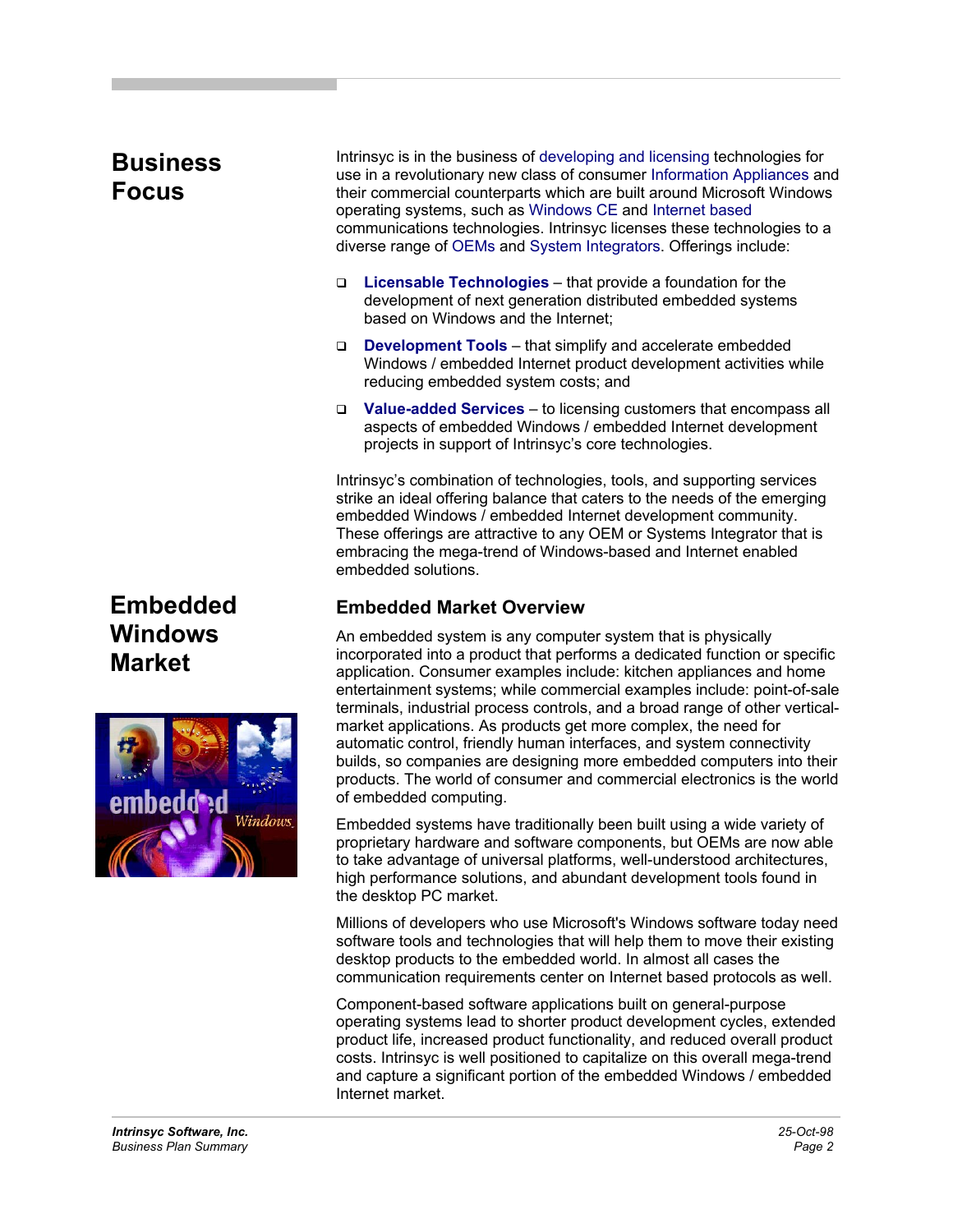#### **General Market Size, Segmentation and Growth**

The embedded systems market is 50 times the size of the desktop computing market in terms of # of products shipped (4.2 billion microprocessors shipped in 1997<sup>1</sup>). Industry analysts conservatively predict that the software portion of the embedded market will grow from US\$2.5 billion in 1998 to more than US\$5 billion by the year 2000<sup>2</sup>. Microsoft owns a commanding 90% of the desktop software market but has not yet been a significant force in the embedded market. With the introduction of their Windows CE operating system, Microsoft is expected to capture a significant share of the rapidly growing yet highly fragmented embedded market.



Intrinsyc's technologies and tools are intended for use by nearly five million<sup>3</sup> Windows developers as well as the traditional embedded system developers<sup>4</sup> who currently use a wide variety of proprietary technologies and tools. Microsoft is en-route toward their development targets, but are still relatively early in the introduction of Windows  $\overline{\text{CE}}^5$ .

Customers are now demanding solutions built for multiple purposes with clear upgrade and replacement paths. Graphical user interfaces, remote connectivity, data sharing, and application programming interfaces normally associated with desktop software applications, have created a compelling reason to consider Windows as the embedded operating system technology of choice in the next millennium.

Embedded Windows applications can draw from the thousands of existing desktop programs to rapidly create a huge variety of consumer and commercial products. Multimedia, industrial automation, medical, computer peripherals, telecommunications, and office automation are just some of the potential target segments.

1

<sup>&</sup>lt;sup>1</sup> Source: Integrated Circuit Engineering Corporation

<sup>2</sup> Source: Integrated Circuit Engineering Corporation

 $^3$  Microsoft estimates that there are over 4.76 million Win32 developers worldwide.

Industry estimates (IDC) show over 300,000 embedded systems developers are using non-Microsoft solutions.

<sup>&</sup>lt;sup>5</sup> Microsoft estimates that there are 5,600 Windows CE Embedded Toolkits (ETKs) sold as of Q3 1998, and that they will reach total sales of 350,000 by the end of 1999.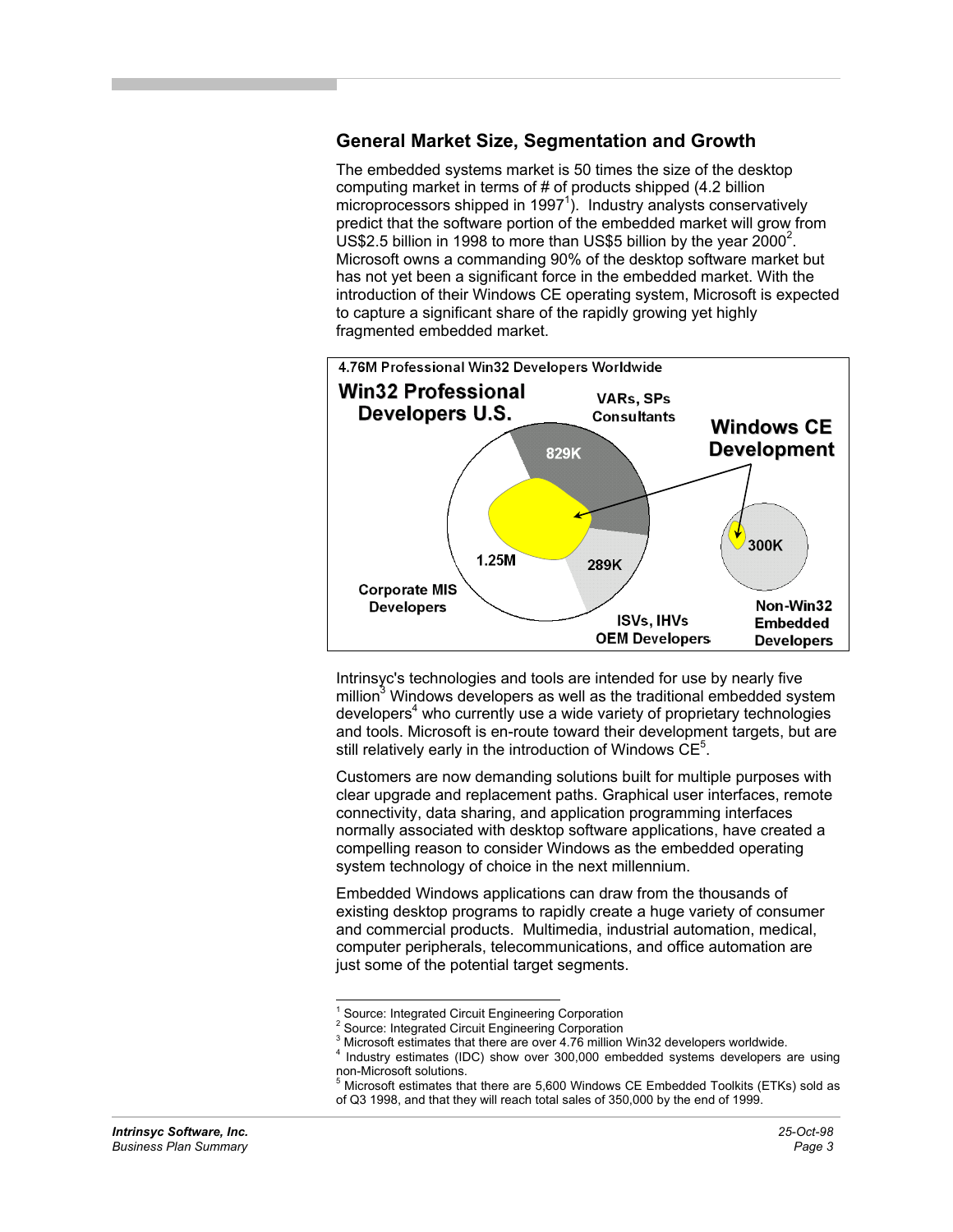#### **Market for the Company's Technologies, Tools and Services**

The embedded Windows / Internet technology revolution is finding immediate applications in new high-end embedded system applications where there is an emphasis on complex system functionality and high performance that has not been traditionally available from proprietary embedded systems technology sources. Embedded system applications requiring networking to other information systems or desktop PCs, graphical user interfaces, or integration with commercial-off-the-shelf components, are well suited to embedded Windows / Internet based approaches.

While the bulk of today's embedded marketplace is associated with cost constrained applications that are based on older 8 and 16 bit embedded controllers, the evolving embedded Windows / Internet market, driven by Moore's Law, will start to support a wide range of increasingly sophisticated highly embedded applications using low cost, yet high performance, 32 bit embedded controllers.

This applies to both consumer and commercial market segments including: home entertainment and security systems, manufacturing automation, telecommunications, medical equipment, transportation, test and measurement, and retail/office automation, almost all of which will become based on 32 bit embedded controllers and complex operating systems, such as Windows CE, within the next 2 years.

The embedded Windows / Internet market is still in early stages of development today with the majority of OEMs and Systems Integrators being inexperienced in Windows CE development and Internet communications. Today most OEMs are in search of licensable technology *in conjunction* with value-added tools and services to help them to initiate new development programs.

In most cases, Intrinsyc's technology licensing flows from the use of Intrinsyc tools and the provision of design services. Licensing revenues typically involve initial up-front payments that range from 25-50% of the total value of multi-year licensing agreements with the remaining payments keyed to the end of the customer's product development cycle (typically 6-9 months) when their product ships.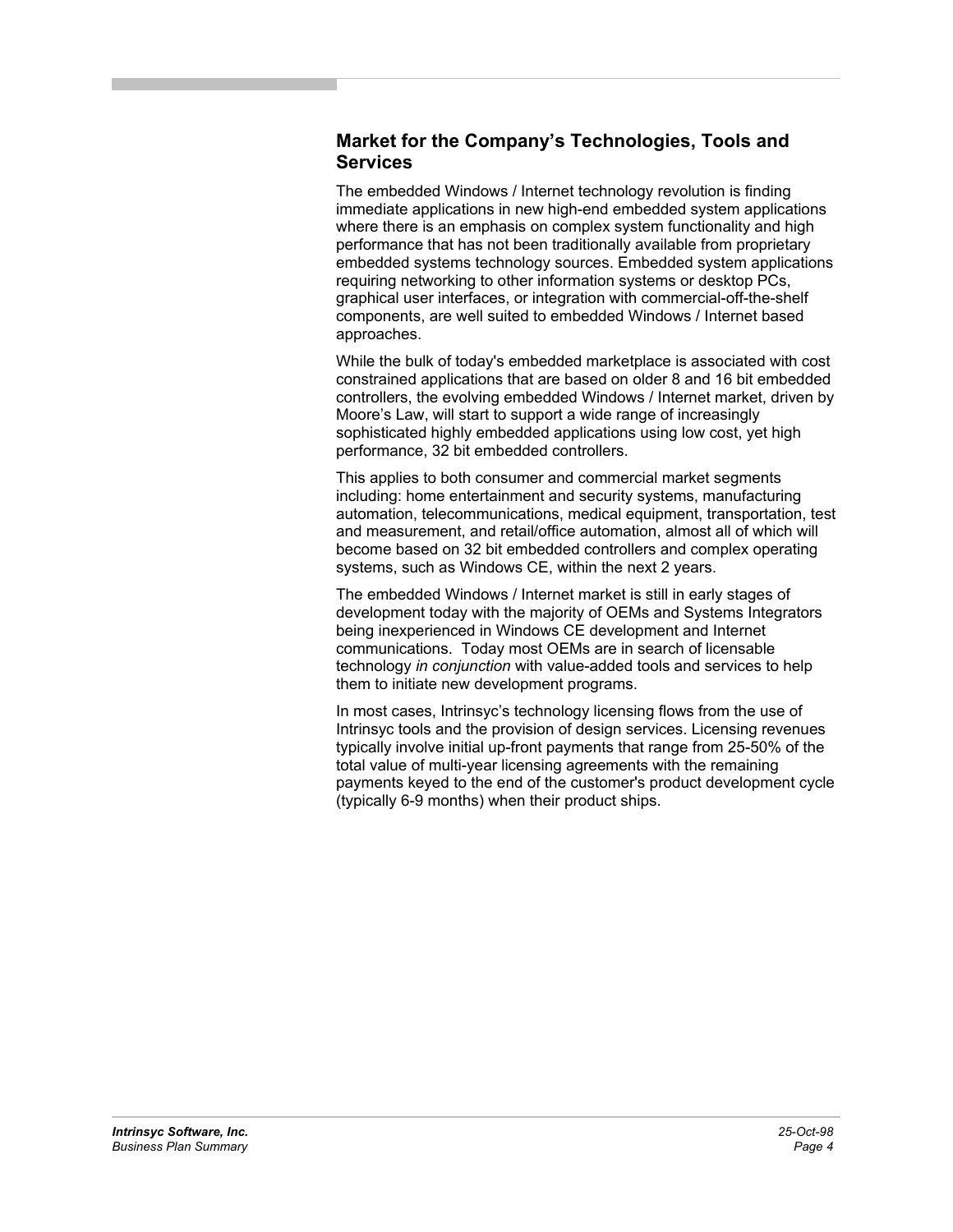## Past, Present and Intrinsyc has the right Stuff... **Future**

Since its beginning, Intrinsyc has set forth an aggressive business model with substantial associated technical, marketing and financial risks and upside potential by creating key intellectual property that the Company perceives will become pivotal to the embedded systems markets in the future, rather than the present. Intrinsyc has spent the last 2.5 years preparing for a new market that has generally not been recognized by potential competitors to exist in the embedded space up until now.

Intrinsyc believes that its high stakes bets have already started to pay off. The mainstream press is just beginning to acknowledge the "death of the PC" and the emergence of a new class of computing products – the so called Information Appliances based on the Internet. Microsoft's new Windows CE operating system is still in its infancy in the embedded systems space. It is not yet out of the handheld PC mold that it started from – still, the embedded market is strongly endorsing it as 1998 comes to a close.

## **Intrinsyc's Vision and Execution in the Past**

Comdex'96 – Microsoft announced Windows CE 1.0 for a new class of PCs coined "H/PCs". Intrinsyc announced the same month a new line of development tools for embedded Windows (Win32 based – NT and CE) applications.

Spring'97 – Intrinsyc announced *Rainbow 1.0*, the world's first and only web server for Windows CE – and still no-one else knew what the technology could be used for as no non-H/PC Windows CE devices had been developed by OEMs at that time. Intrinsyc also shipped *IX for NT* in beta and showed alpha demos of *IX for CE*. Annasoft, VenturCom, Eclipse and bSquare all started to offer systems integration services to support OEMs who were looking at designing Windows CE into new products. BSquare was the only company to offer licensable technologies for Windows CE – and only for H/PCs.

Summer'97 - Intrinsyc announced *WinFT for NT*, then *WinFT for CE*. Intrinsyc heavily lobbied Microsoft to change course on the release of Windows CE 2.0, scheduled for the fall, to have a more "embedded" focus. Intrinsyc privately met several times with key Microsoft executives to demonstrate its embedded technologies and pitch its "embedded Windows / Internet" technology roadmap.

Fall'97 – Microsoft announced that for the first time, it would be attending the Embedded West Show. This created a huge buzz about the upcoming Windows CE 2.0 release. Intrinsyc partnered with Microsoft at the show and created a buzz of its own with *Rainbow*, *IX for NT* beta and *IX for CE* alpha demos. Microsoft immediately invited Intrinsyc to its booth at Comdex. VenturCom started to talk openly about creating a competitive product to *IX for CE* with its customers.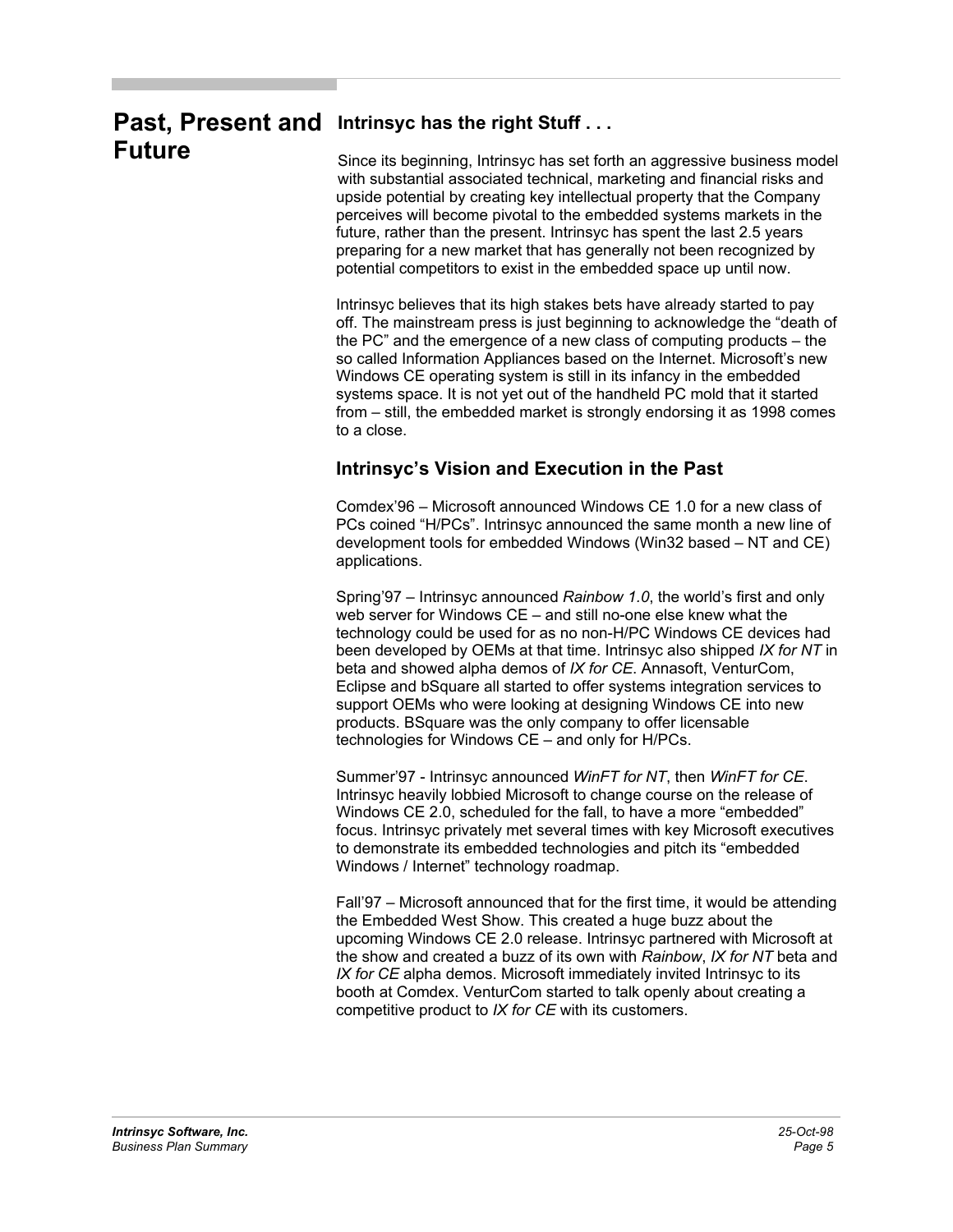Winter'97/98 – Bill Gates stood up at the CES keynote address and proclaimed that Microsoft was going to push aggressively into the embedded systems markets and announced several high level deals with TCI, Sony, Sega and Motorola for Windows CE embedded product lines. The world took notice – all of a sudden, everyone was talking about embedded CE. Meanwhile Intrinsyc was in detailed negotiations with Microsoft for its IX for CE tools. Intrinsyc announced *DeviceCOM* for Windows CE and demo'd it at the ARC conference – Microsoft and the IA community again took notice.

Spring'98 – Intrinsyc and Microsoft could not agree to licensing terms for *IX for CE* and the deal was called off. Microsoft announced that it would license C/I from VenturCom for Windows NT and would be contracting them to create a future enhancement for the Windows CE ETK. Further details indicated that it may not be in direct competition to Intrinsyc's tools. Intrinsyc shipped *IX for CE* beta the same day Microsoft announced its deal with VenturCom with a beta release date 1 year hence. Intrinsyc locked down its first volume licensing deals for *Rainbow* and *WinFT*.

Summer'98 – Intrinsyc shipped *DeviceCOM* in beta, new versions of *Rainbow for CE 2.1* with enhanced server extensions, closed more licensing deals for *Rainbow*. Started to work for Eaton on TruckPC spec, E-video for WebTV spec, and worked on closing the Annasoft acquisition.

#### **Intrinsyc's Present State**

Fall'98 – Intrinsyc as gold sponsor with Microsoft at the Embedded West Show. Ships *IX for CE* in volume production, *DeviceCOM* soon thereafter. At an OEM briefing, Microsoft lays out plans for Windows CE 3.0 which is to include some form of DCOM support, as well as real-time capabilities in 3Q99. Also confirms that the C/I enhanced ETK will ship in beta in the Summer'99. A huge industry ground swell of support for Windows CE is taking hold and OEMs start to talk in earnest about embedded Internet appliances using Windows CE – enter Intrinsyc with Hitachi at ESC West and Comdex'98 together with *CErfBoard*. Intrinsyc is finally in a strong position in the market with completed tools and technologies for OEMs who are in a new hurry to get embedded Windows based products to market. Annasoft acquisition cancelled due to general market conditions. Still no news of a competitor to *Rainbow* other than Sun's own Java based server which will run on Windows CE along with the CE JVM (large and bulky – not very embedded application friendly).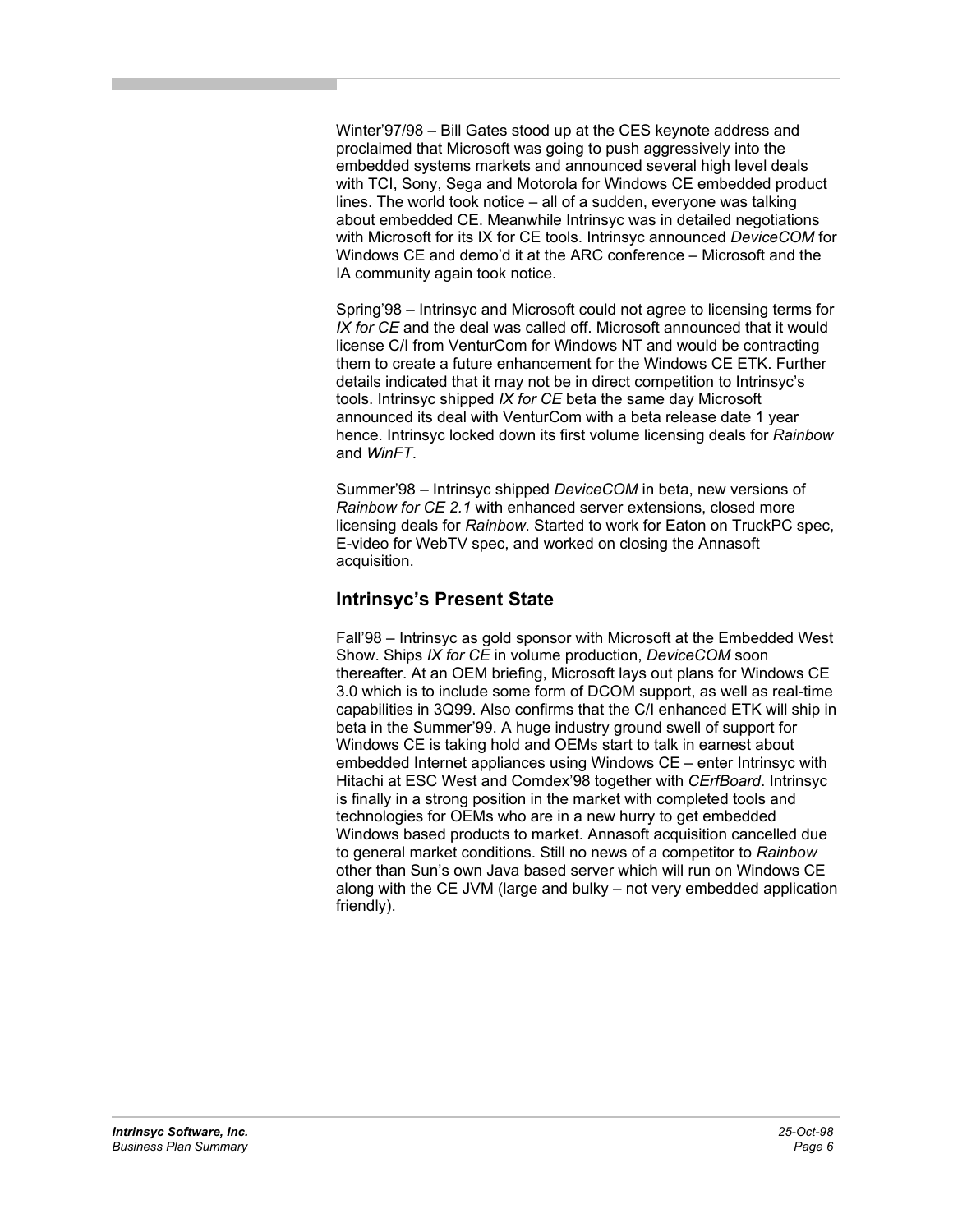## **The Road Ahead**

Winter/Spring'98/99 – Intrinsyc expects to close deals like Eaton, as well as significant *DeviceCOM* licensing and services deals. Also expects *IX for CE* to grab 20-30% of the ETK market. Projects that 50% of revenues will come from services until late Spring. Will ship new versions of *CErfboard* with other processor types, and will look into its first "products" based on this technology for specific markets – probably transportation. Intrinsyc to push very strongly for at least 2 strategic alliances/joint ventures in specific verticals along with investments from these partners. New real-time versions of *DeviceCOM* to be released along with an IDL compiler and bridges to other RTOSes – possibly via a Java based COM compiler technology.

Summer/Fall/Winter'99 – Intrinsyc expects to see licensing revenues climb dramatically while services revenues grow slower - leveling off near the end of the year at 33% of revenues. More vertical market based products in the offing. More vertical focus to technology development work and licensing as Microsoft moves to consolidate technologies such as Rainbow. Intrinsyc will continue to position *DeviceCOM* and its associated bridges to other RTOSes as a key strategic initiative for the company. Will have to address and possibly re-release IX for CE in reaction to the expected new ETK shipment from Microsoft. Same for DCOM in CE 3.0.

2000 – Intrinsyc as a key player in the embedded Internet markets with key technologies in communications middleware in addition to various product lines in conjunction with its strategic partners in various embedded verticals. Again, it is Intrinsyc's partners and major OEM accounts that have helped shape and focus its technology roadmap from this point forward.

At all times, Intrinsyc's future has been and will continue to be in the hands of its key developers and technical management who continue to pursue a path of excellence and creativity in addressing in an aggressive manner, the anticipated needs of the embedded Windows / Internet market.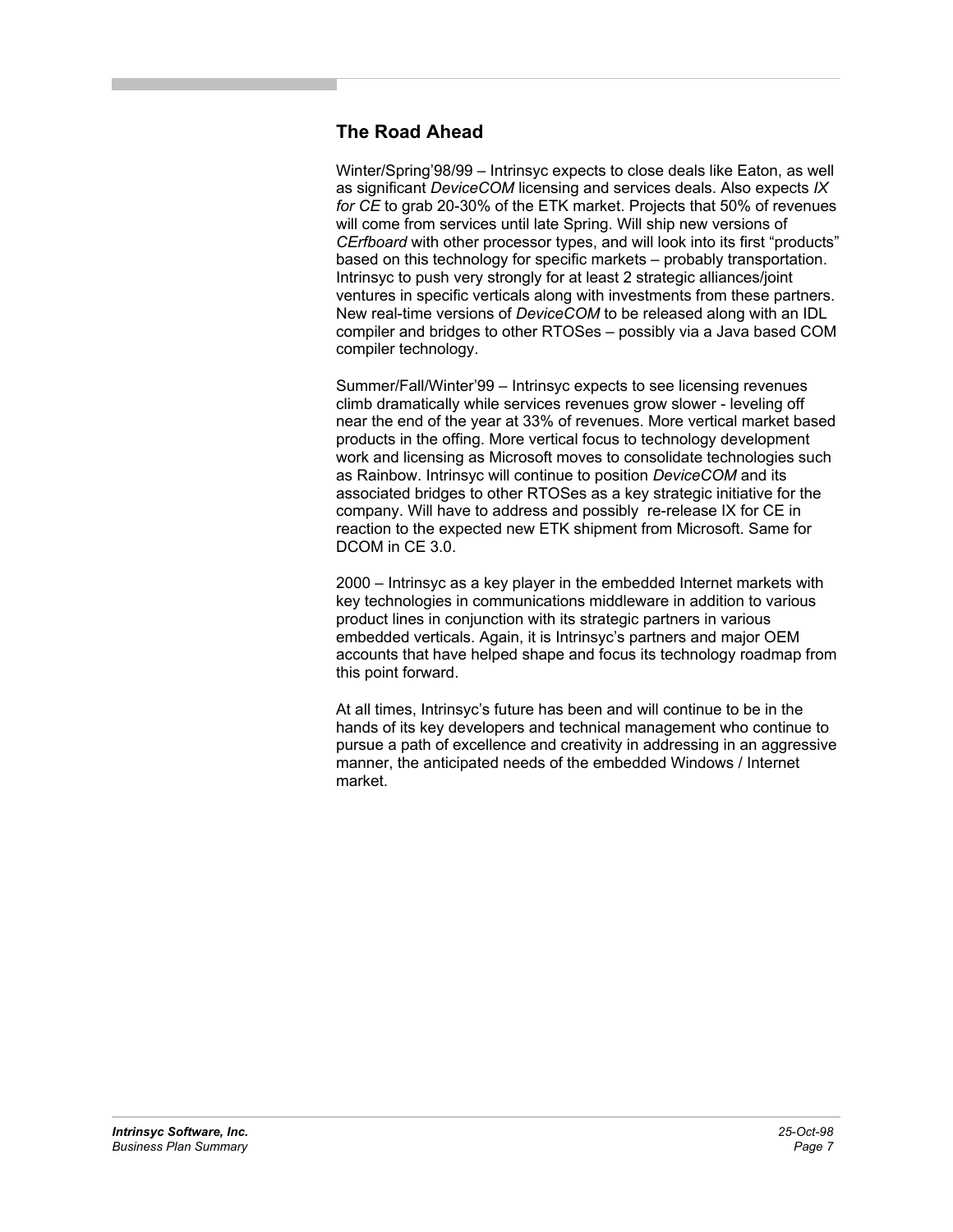## **Licensable Technologies**

*"Intrinsyc's technology extends the capabilities of Windows CE in the industrial-control market," said Graham Clark, Director, Product Industries at Microsoft.* 



#### **A Foundation for the Development of Internet based Embedded Systems**

Intrinsyc has implemented several key technologies for use in the development of Internet/Intranet based distributed systems. These technologies solve complex problems associated with interoperability, data transfer, synchronization and data exchange, data storage, signal processing, and reliability using industry standards so that OEMs can focus on their unique requirements.

#### **Interoperability**

Microsoft's Component Object Model (COM) is the most widely used component software model in the world. It provides the richest set of integrated services, the widest choice of easy-to-use tools, and the largest set of available applications. In addition, it provides the only currently viable market for reusable, off-the-shelf, client and server components. Distributed COM (DCOM) extends COM to support communication among objects on different computers running Windows NT/95/98.

Intrinsyc's *DeviceCOM* further extends the Microsoft offerings by providing DCOM support on the Windows CE operating system. With *DeviceCOM*, OEMs can leverage their investment in COM-based applications, components, tools, and knowledge to develop standardsbased distributed solutions on the Windows CE operating system.

*DeviceCOM* is compatible with DCOM at the object level, and it is completely transparent to COM clients and servers. *DeviceCOM* uses an optimized underlying mechanism that addresses known technical limitations in the standard DCOM and makes DeviceCOM a much better framework for industrial Windows CE as well as Windows NT connectivity.

Intrinsyc intends to extend similar *DeviceCOM* interoperability support to other proprietary real-time operating systems (e.g. VxWorks, EPOC, OS9, pSOS, etc.) building a common integrated technology that will unify the embedded community. *DeviceCOM* will also be offered in a real-time version for the future Windows CE 3.0 release which will have real-time capabilities.

## **Remote Control, Configuration, Data Transfer, and Maintenance**

Internet technology opens enormous new opportunities for businesses. It allows them to reach into new geographical markets, provide better service to customers, and streamline and improve collaboration and communications with employees and partners. The World Wide Web takes on a whole new dimension with the potential to connect users to millions of Internet-enabled embedded devices.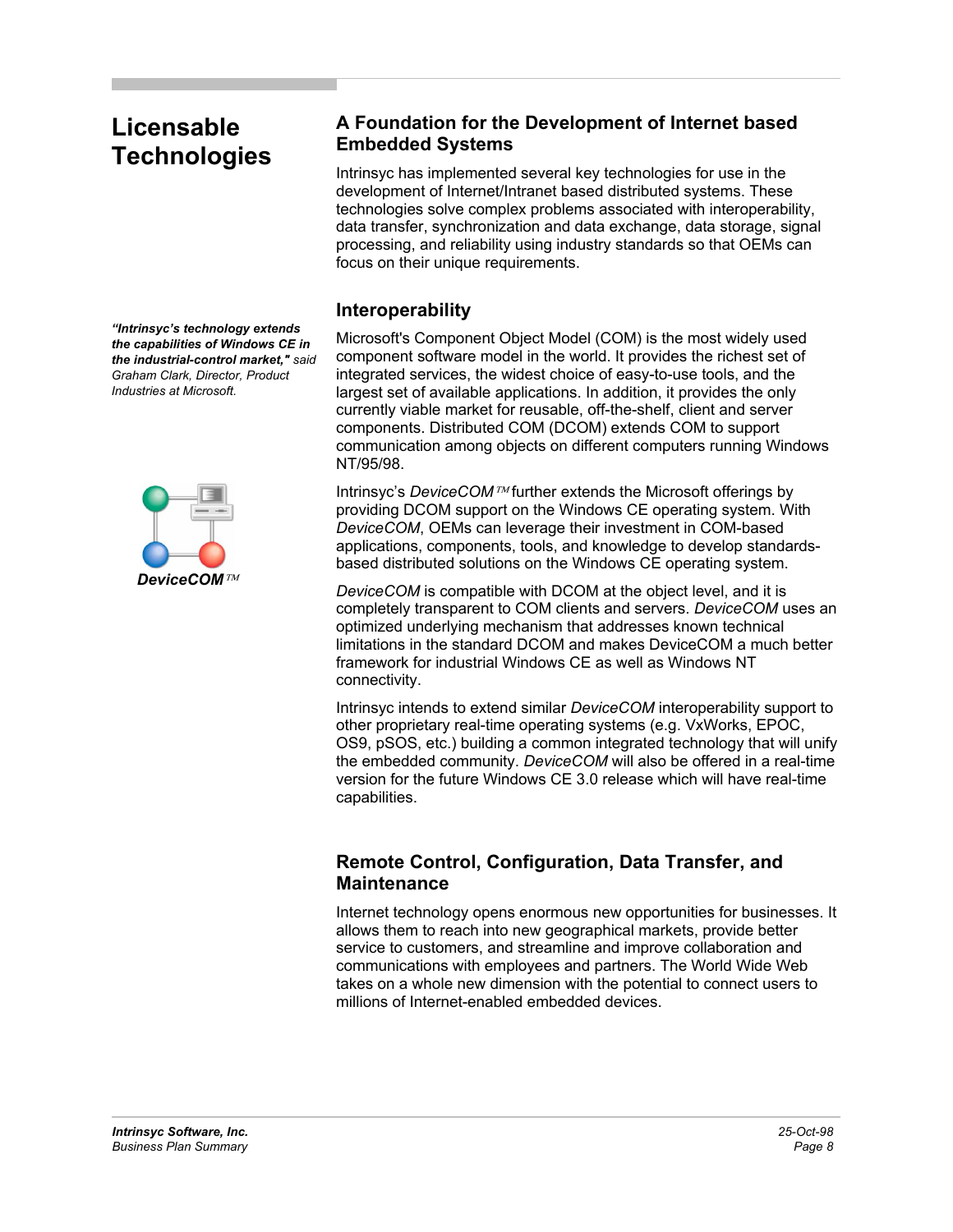

*"With products like Rainbow, Windows CE can be deployed in many new targeted product categories for embedded systems", said Tony Barbagallo, business marketing manager, Windows CE at Microsoft.* 

Intrinsyc's Rainbow<sup> TM</sup> bridges the gap between the desktop and the embedded world by providing industry standard HTTP services plus powerful server extension capabilities on platforms running Microsoft's Windows CE operating system. This highly efficient and compact web server software lets businesses deploy and manage dynamic, secure, extensible Web sites for monitoring and controlling embedded systems.

*Rainbow* is the embedded industry's only currently available web server for Windows CE. With its powerful server extensions, any low cost *Rainbow* enabled Windows CE device can be remotely monitored, controlled, serviced and supported by a desktop PC running a standard Internet Browser from anywhere in the world. File systems, registry data, applications and even the complete core operating system can be remotely updated and managed at will, with complete security.

*Rainbow* creates new possibilities for embedded systems by removing the need for costly user interfaces and associated product packaging. Letting desktop PCs communicate with and control an unlimited number of embedded devices in the home or in a commercial setting opens truly immense opportunities for OEMs with their new product plans.

More Industry Quotes about Rainbow:

*Bob Trott, editor of InfoWorld Electric stated on June 12/97, "Intrinsyc Software is working on what apparently is the first Web server based on Microsoft's Windows CE platform that is specifically geared for embedded computer applications. Intrinsyc's Web Server could provide a major boost to Windows CE, a platform for which Microsoft has big plans. The operating system eventually will be incorporated into phones, hand-held terminals, point-of-sale devices, automotive applications, and other technologies, [Microsoft] officials said. The OS also will be a key component of the company's [Microsoft's] Windows NT multiuser technology, Hydra, as well as a centerpiece of future Web television innovations that come about as a result of Microsoft's pending acquisition of WebTV."* 

 *"We see Windows CE as a real opportunity to open up sensors and controllers, and using things like Rainbow will definitely make that information available," said Bill Thompson, a senior analyst at Automation Research Corp. in Dedham, Mass. "To serve that information up onto a standard Internet/intranet format is definitely exciting. It also goes along with Microsoft's push to make their Windows solution scalable downward as well as upward," Thompson said.* 

*Client Server News of New York stated on June 9/97, "Intrinsyc Software Inc. says it's got a working web server that can run on top of Microsoft's Windows CE, the first of its genre and a key function Redmond [Microsoft] needs in its battle to defeat Java in the embedded controls market. Intrinsyc's Rainbow server, still at the alpha stage, will let embedded computers running CE dish up information that can be accessed by any standard browser. It could deliver, for instance, details of what a CE-controlled drill press is doing or details of a sale by a CE-controlled gasoline pump. Java's been heavily touted for such applications, handled now almost exclusively by custom mini-OSes, but Redmond's [Microsoft] just as loudly touting NT-based networks with CE on the controllers*."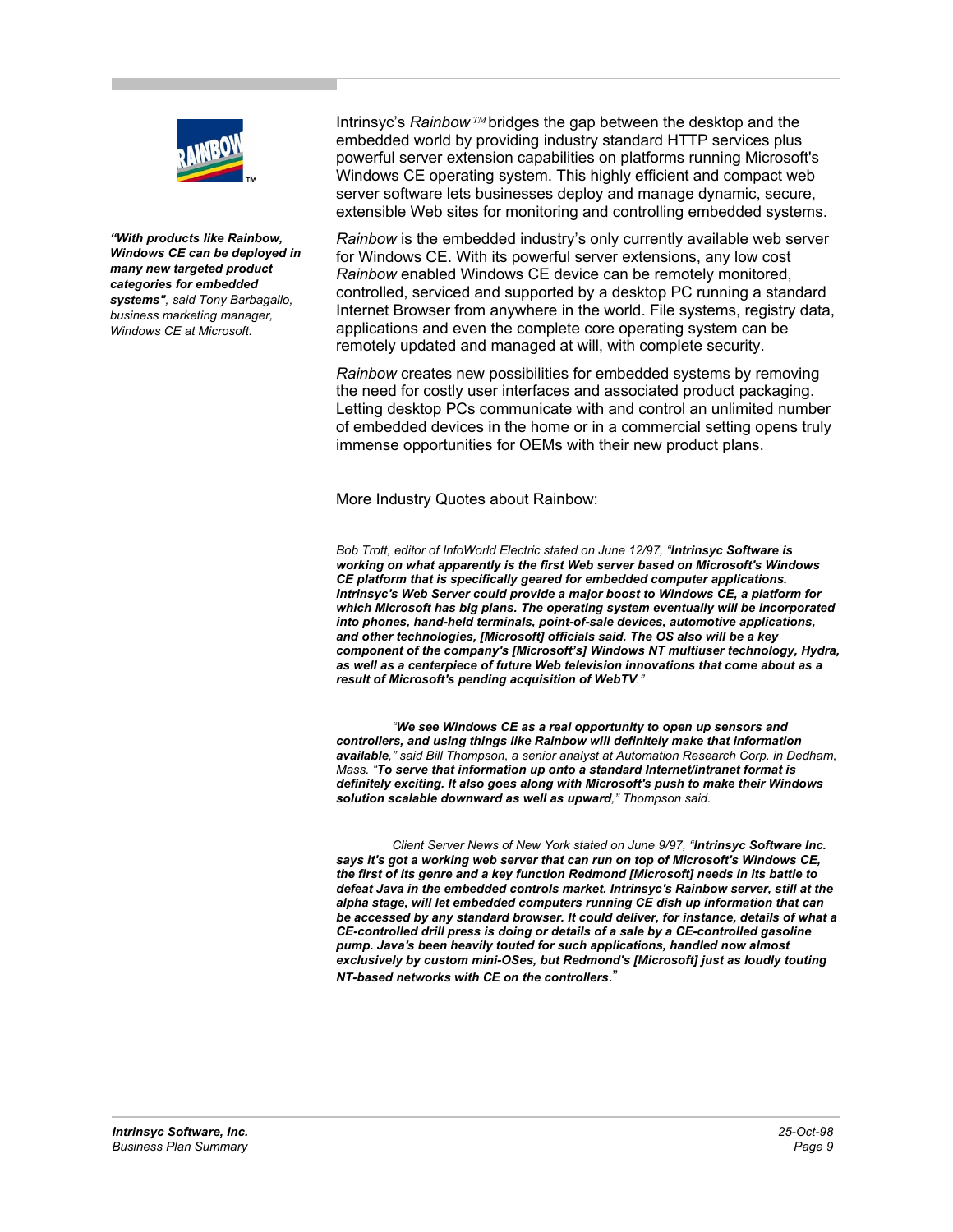*"With Intrinsyc's DeviceCOM, we are one step closer to providing customers with what they've been looking for," said Adrian Dumitrescu, Vice-President of Dynapro Software Business Unit.* 

## **Synchronization and Data Exchange**

Component-based solutions provide tremendous benefits over monolithic centralized solutions including economy, performance, reliability, incremental growth, and distributed architecture. While this type of architecture has many obvious advantages, embedded systems developers are still concerned with the challenges involved in creating and coordinating the actions of software components.

Intrinsyc's *DeviceCOM Event Service* builds on the communications infrastructure of *DeviceCOM* to provide application developers with a powerful yet simple framework for synchronizing activities and sharing data between software components. With this framework, embedded systems developers can expect to simplify application development, reduce application/service dependencies, and conserve system resources.

## **Data Storage**

Embedded systems have a wide variety of data storage requirements related to saving, organizing, selecting, presenting, and searching data. Some systems may collect data that simply needs to be forwarded on to a central location on a regular basis. Others may require configuration or control data from a central repository in order to perform their dedicated functions. Others may simply store and process data as needed to independently operate. Many of these requirements can be satisfied by standard database technology, but it is often impractical or infeasible to simply use a general-purpose database in the resource-constrained environment of an embedded system platform. Intrinsyc has developed technology and expertise that can help customers to select or create an ideal data storage solution for their embedded application.

## **Signal Processing**

Intrinsyc has expertise and an extensive source code base for the development of custom applications for data acquisition, processing, display, output and control. This technology can be traced back to the origin of the company and its roots in the signal processing industry. Drawing from proven algorithms and years of expertise in the development of Windows-based signal processing systems, Intrinsyc can rapidly prototype, build, test, and deploy custom applications.

## **Reliability**

Embedded systems are often intended to operate for extended periods of time without supervision. Unlike the desktop environment where it is acceptable to prompt the user when a failure has occurred, embedded applications must be able to detect and correct faults caused by software and hardware failures.

Intrinsyc's WinFT<sup>TM</sup> allows developers to quickly and easily build fault tolerant features into new and legacy embedded Windows applications. It also allows administrators to configure and monitor their fault tolerant systems to ensure optimal performance.

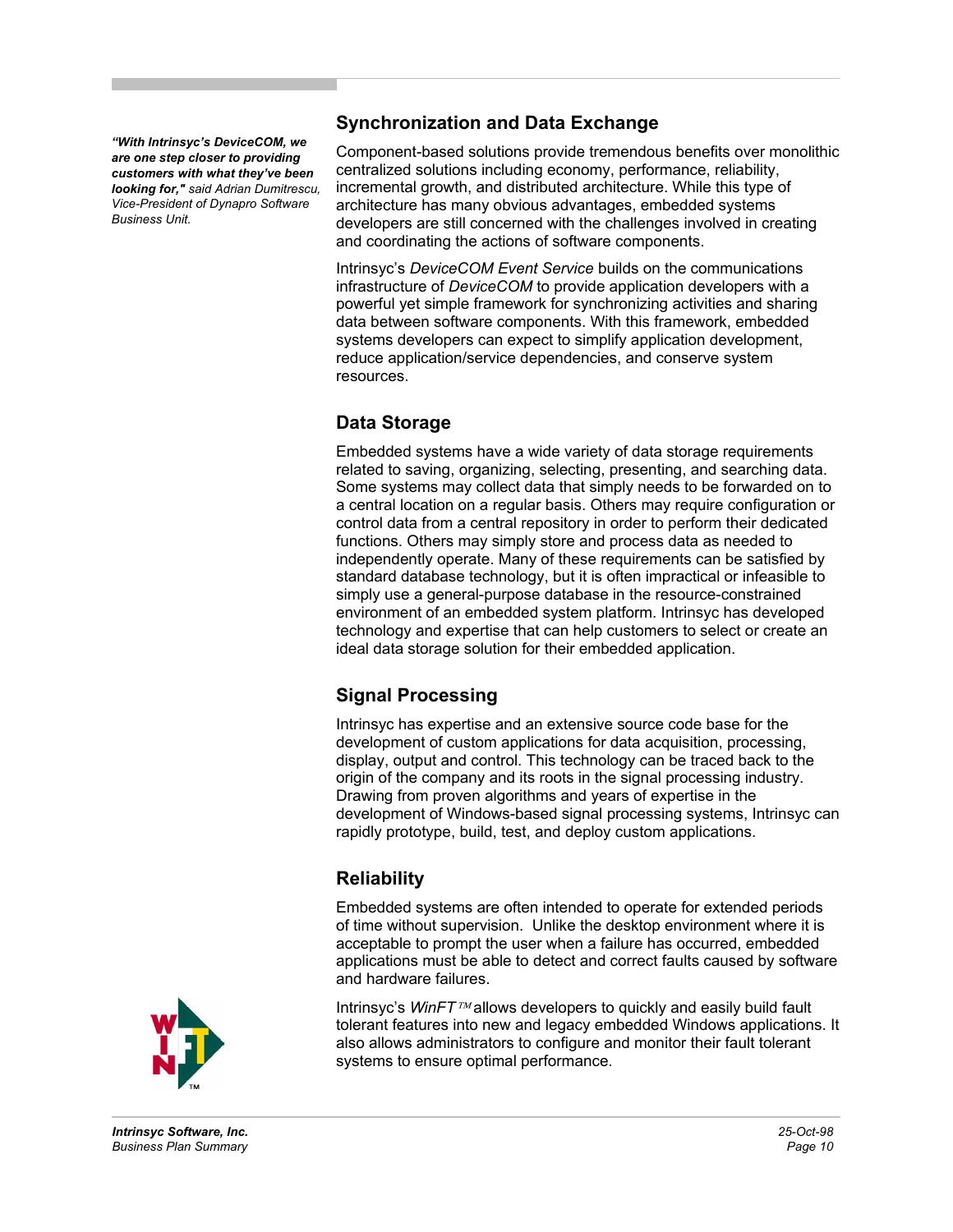#### **Low-Cost Embedded Internet Reference Platforms**

Developers of Windows based embedded products need simple solutions to help them quickly Internet-enable their products. Most reference platforms for Windows CE development are intended to provide a comprehensive platform with support for general purpose computing applications. Consequently, the average Windows CE reference platform has unnecessary capabilities and is likely too expensive for simple Internet applications.

Intrinsyc's *CErfBoard* <sup>TM</sup> is a family of Embedded Internet Reference Platforms with a low-cost design comprised of simple hardware without built-in display, keyboard or pointer support. It includes basic serial and digital I/O, minimum memory, and a high-performance Hitachi SH3 processor. *CErfBoard* has a small Windows CE image (300K to 1MB), and built-in HTTP and remote management support. CErfBoard optionally includes the *DeviceCOM*, *IX* and *WinFT* developer kits.

Intrinsyc's *CErfBoard* products are the ideal compliment to Intrinsyc's licensable technologies and development tools as they offer immediate "plug-in and play" capabilities from which OEMs can create a wide range of embedded Internet applications "out of the box" using Windows CE.

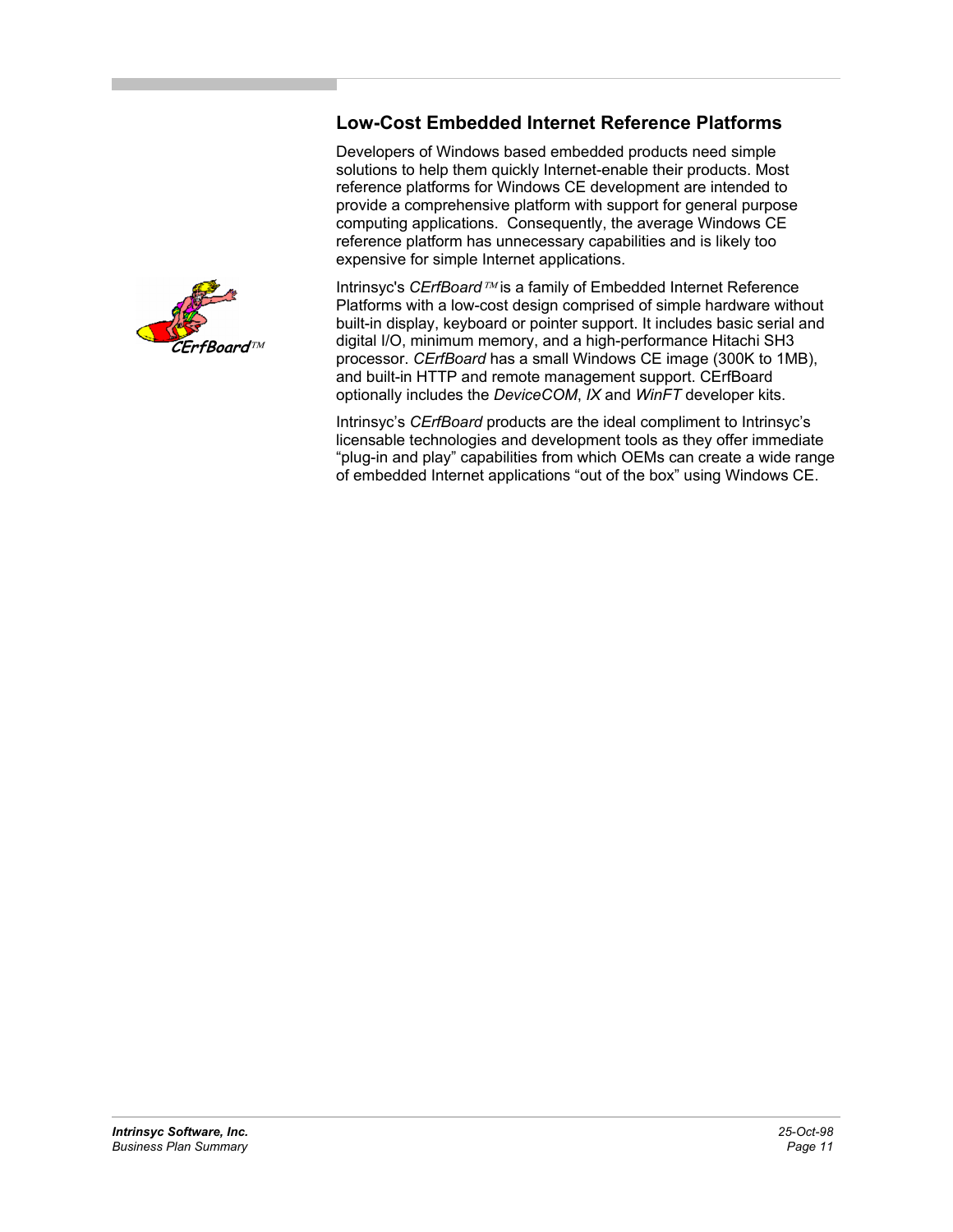## **Development Tools**



*"With Intrinsyc's new IX, current embedded developers for Windows CE will now experience enhanced productivity while first time users will be up and running with new projects quickly and easily," said Tony Barbagallo, group product manager, Windows CE at Microsoft Corp.* 

#### **Simplify and Accelerate Embedded Windows Development Activities while Reducing System Costs**

Intrinsyc introduced the *Integration Expert* (IX) product line to enhance the desktop industry standard tools offered by Microsoft for use in embedded systems applications. The *IX* tools offer unique features for embedded systems developers that is expected to create sales revenues that will grow in parallel with Microsoft's own complimentary tool sales for the embedded market which should in turn propel Intrinsyc's technology offerings quickly into volume licensed usage.

## **Integration Expert for Windows CE**

*Integration Expert™* (IX) for Windows® CE is an essential tool for developers of Windows CEbased embedded systems. *IX* builds on the foundations laid by the Microsoft® Windows CE Embedded Toolkit (ETK), providing powerful configuration, analysis, optimization, and build tools that can significantly reduce development time and costs.



Integration Expert for Windows CE can be sold to every user of the Microsoft ETK. The component gallery supported by *IX* also provides opportunities for product promotion for other companies, furthering Intrinsyc's reputation as an Embedded Windows technology leader.

## **Integration Expert for Windows NT**

*Integration Expert* (IX) for Windows NT provides everything developers need to define, analyze, integrate, and deploy NT based embedded systems. The innovative tools provided by *IX* combined with the industry standard Microsoft Visual Studio compiler tools make it easy to get powerful results fast.



Unlike the tools developed by VenturCom and now licensed exclusively to Microsoft as part of the future Impala (Embedded NT) toolkit, which are restricted to a single version of NT Workstation, *IX for NT* can work on any version of NT and is not database driven – rather, IX has fully automated analysis capabilities. Consequently, developers who wish to create NT Server solutions, and those developers who do not understand the intricacies of the NT operating system, will be particularly interested in *IX for NT*.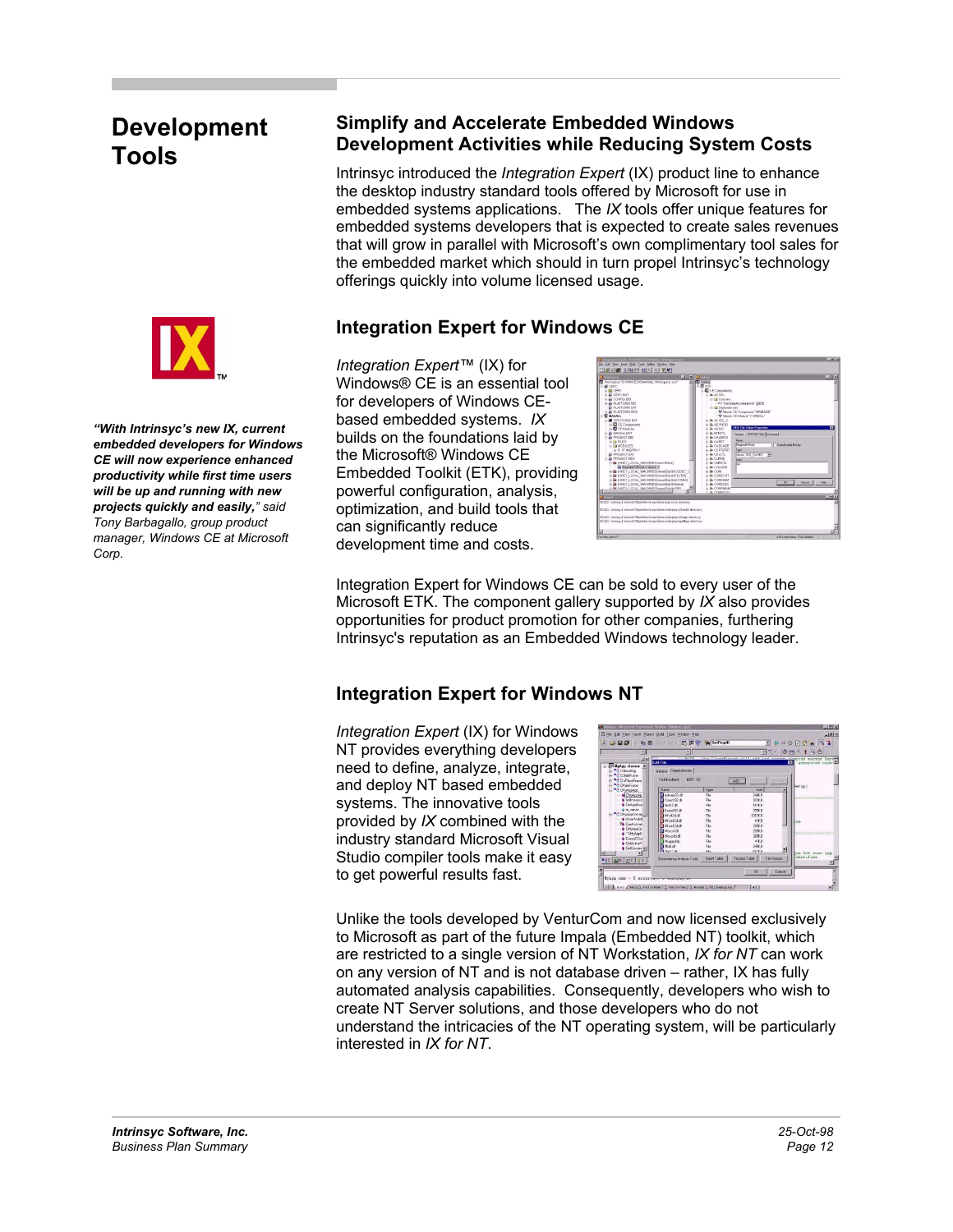## **Services**



#### **A Full-Service Offering for Embedded Windows / Internet Development Projects**

In addition to leading-edge technologies, Intrinsyc has the requisite experience, personnel, and methodologies to offer a wide range of design and engineering services to OEMs. These services include:

- **Requirements Analysis** Identification of key requirements associated with the system, drawing from customer-supplied product plans, feasibility studies, target market surveys, applicable standards, and a variety of other information sources;
- **System Design**  Definition and documentation of the technical solution, including the creation and assignment of work packages for the complete development project;
- **Platform Development** Hardware design, simulation, testing/validation, Windows CE OAL adaptations, custom drivers, BIOS modifications, communications protocols, low-level APIs, custom manufacturing services;
- **Application Development** Implementation of custom application software components, add-on technologies, and interfaces to commercial products as defined in product requirements and work package specifications;
- **Integration**  Combining of hardware and software components including those potentially delivered by multiple subcontractors and suppliers to incrementally form the final deliverable system;
- **Test & Acceptance** Planning and execution of a phased delivery including factory acceptance and onsite acceptance tests used to measure and formally sign-off contract deliverables; and
- **Post-Delivery Support** Provision of warranty, post-delivery technical support, and troubleshooting services.

## **Best-in-Class Methodologies**

Intrinsyc has created a highly efficient development methodology, drawing from best-in-class practices at major product and system development companies. A common objective of OEMs is to enter target markets with a product that can capture major market share, block competitive entry, and accelerate customer adoption. Key elements of this strategy include:

- **Incremental Development**  allows OEMs to create prototypes that demonstrate key features and support field testing, while also facilitating successful product launch with reduced overall time to market;
- **Systems Engineering Process**  ensures that the right product is built in the best possible manner; and
- **Quality and Commitment**  is demonstrated throughout all stages of product and custom system development, from initial concepts to final shipment and ongoing customer support.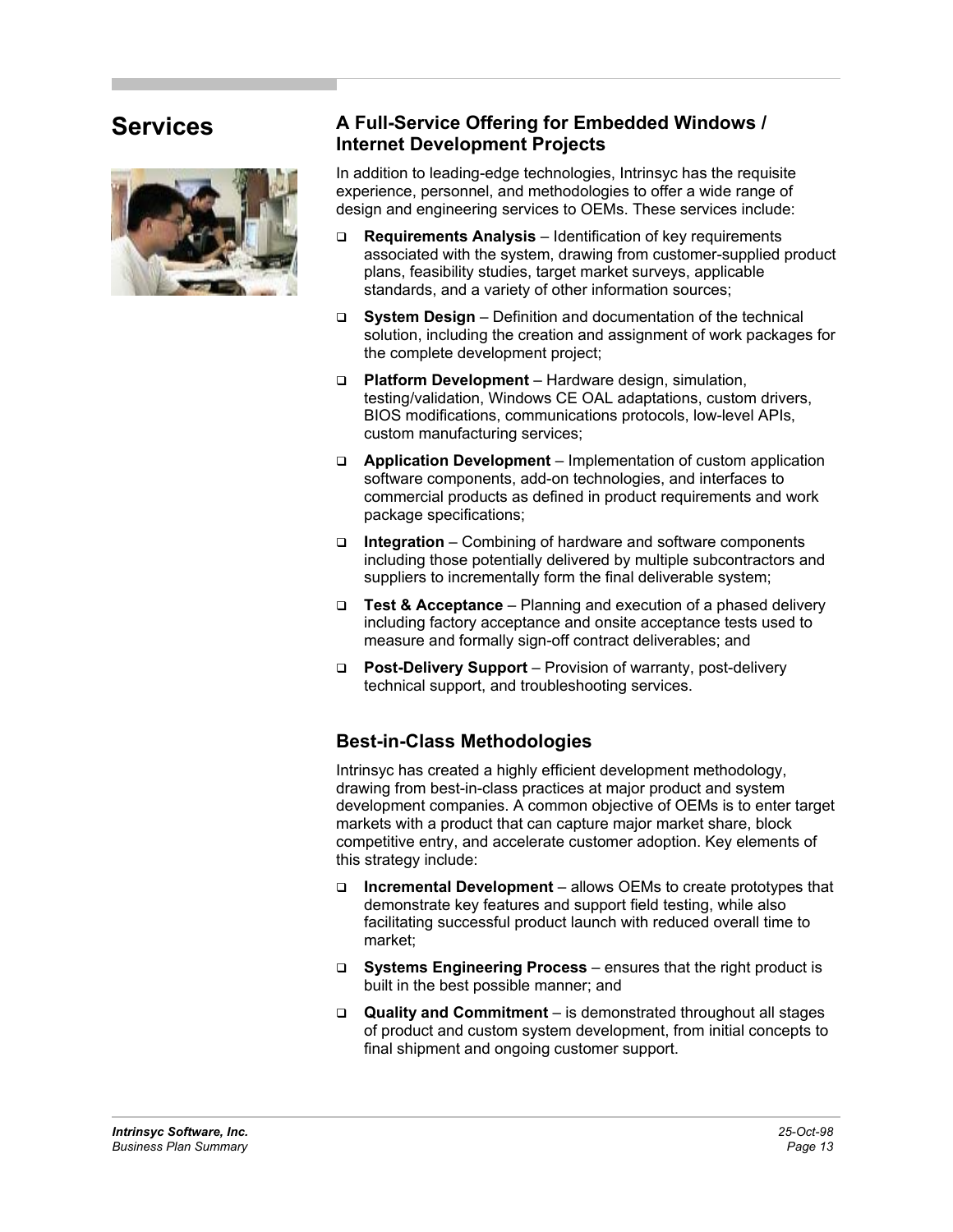## **Competition in the Market**

## **Competition for Intrinsyc's Technologies and Tools**

There are currently two principal competitive threats to Intrinsyc's technologies: (1) alternatives to embedded Windows and (2) alternatives to Intrinsyc's technologies and tools.

#### **Alternatives to embedded Windows**

Since Intrinsyc is wholly dependent on the success of the embedded Windows operating systems in the embedded systems market, alternatives to them constitute indirect competition to the Company.

New product offerings from Sun Microsystems, Inc. ("Sun") may create a serious competitive threat to Windows CE for many embedded applications in 1999 onwards. The Company believes that Sun's Java technology, in its current state, is complementary to Windows CE as an add-on internet communications technology. Microsoft has recently introduced a suite of Java extensions to Windows CE and the Company supports Java within its *Rainbow* Web Technologies. Java, as an operating system, does not currently represent a viable alternative to Windows CE because of its large codebase memory size (the amount of memory required to store and execute the program) and its inefficient operation. Sun is, however, expected to release new versions of Java in 1998 which will overcome these limitations.

Currently, the Company has no product development initiatives that address the use of Java as an alternative to Windows CE.

## **Alternatives to Intrinsyc's Technologies and Tools**

*IX* - The Company is not aware of any product offerings that compete with *IX* except for Component Integrator ("C/I") which is offered by VenturCom, Inc., a private U.S. company. VenturCom has released a Windows NT version of C/I that sells for approximately US\$2,500. Recently VenturCom licensed C/I to Microsoft. Microsoft has committed to incorporating C/I into the next major release of its Windows CE embedded toolkit ("ETK") which is expected in the third calendar quarter of 1999. Microsoft currently sells its Windows CE ETK for US\$495.The Company believes that *IX* compares favourably to Component Integrator by virtue of having greater functionality and greater support for third party components. The lack of other competition is due to the fact that the market is in the early stages of development. Competition is expected to intensify as the market matures. The Company believes that being early to market will represent a competitive advantage to the Company when others begin introducing competitive offerings.

*Rainbow* - The Company's principal competition comes from Spyglass Inc. (Microserver), emWare Inc. (emGateway) and Dundas Software Ltd. (Ultimate TCP/IP), all of which are more established, benefit from greater market recognition and have substantially greater technical, financial, and marketing resources.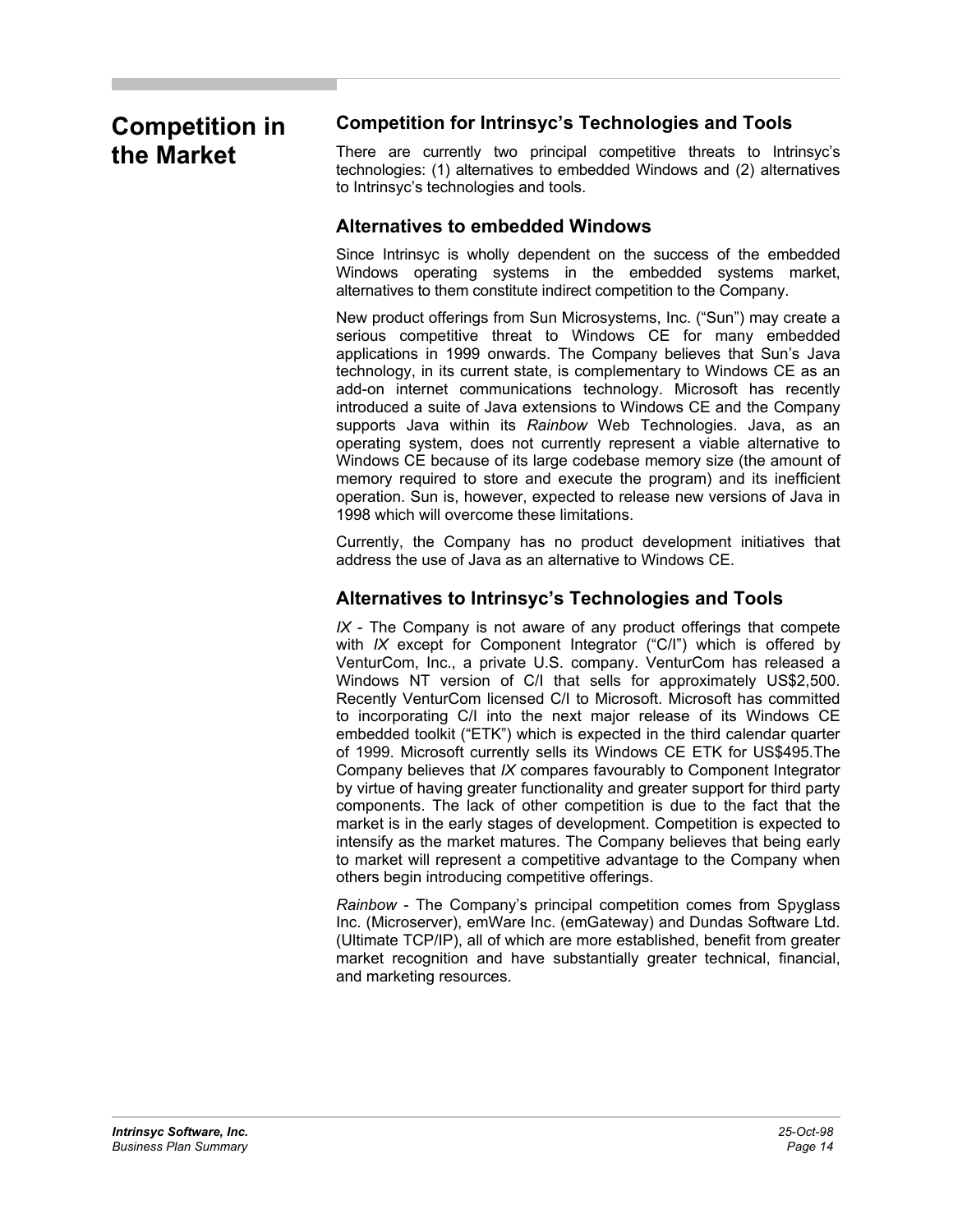The Spyglass MicroServer is a Web server for non-Windows systems that can be embedded in devices. Prepaid royalty packages are available with royalties less than \$1 per device in large quantities. Although MicroServer is for non-Windows based products only, it can be used to create embedded products which could compete with both Microsoft's WinCE operating system and the Company's *Rainbow* technology. In addition, Spyglass acquired technology in 1997 which will enable it to develop a Windows CE web server.

The emWare EMIT 2.0 Software Developers Kit, which provides point-topoint, Internet or intranet communication between web browsers and electronic devices, sells for US\$2,950. Prepaid royalty packages are available with royalties ranging from \$100 to less than \$1 per device in large quantities. Although EMIT 2.0 Software Developers Kit is for non-Windows based products only, it can be used by developers to create embedded products which could compete with both Microsoft's Windows CE operating system and the Company's *Rainbow* technology.

Ultimate TCP/IP 2.0 from Dundas Software includes web server support for WinNT that facilitate the development of web servers that run as WinNT services. Dundas includes C++ source code for US\$500. Although Ultimate TCP/IP 2.0 is for WinNT only, it can be used as a starting point by developers to create Windows CE versions which could compete with the Company's *Rainbow* technology.

*Rainbow* differentiates itself from these competitive offerings by providing compatibility with WinNT web server extensions, as well as providing a much smaller product that is tailored for embedded applications. *Rainbow* enables customers to reduce development and integration costs for their embedded Windows applications by allowing for the use of the well known and supported Microsoft WinNT web server extension specifications.

*WinFT* - Competition for Windows FT based embedded systems comes indirectly from Microsoft with its Wolfpack technology which allows duplicate personal computers to be networked together to provide hardware based redundant backup systems. *WinFT* differs from Wolfpack by being a low cost software based solution that cannot protect from a hardware failure while Wolfpack provides more costly, yet more reliable hardware based fault tolerance. In most cases the technologies are complementary rather than competitive because of the difference in cost between the two approaches.

A number of companies are currently offering various levels of Windows CE and Windows NT systems integration services to embedded systems OEMs, including bSquare Corporation, VenturCom, Inc. and Annabooks Software LLC. The only significant differentiation among these competitors is that only VenturCom has stated its intention to offer products that have the potential to compete with the Company's current and planned product offerings.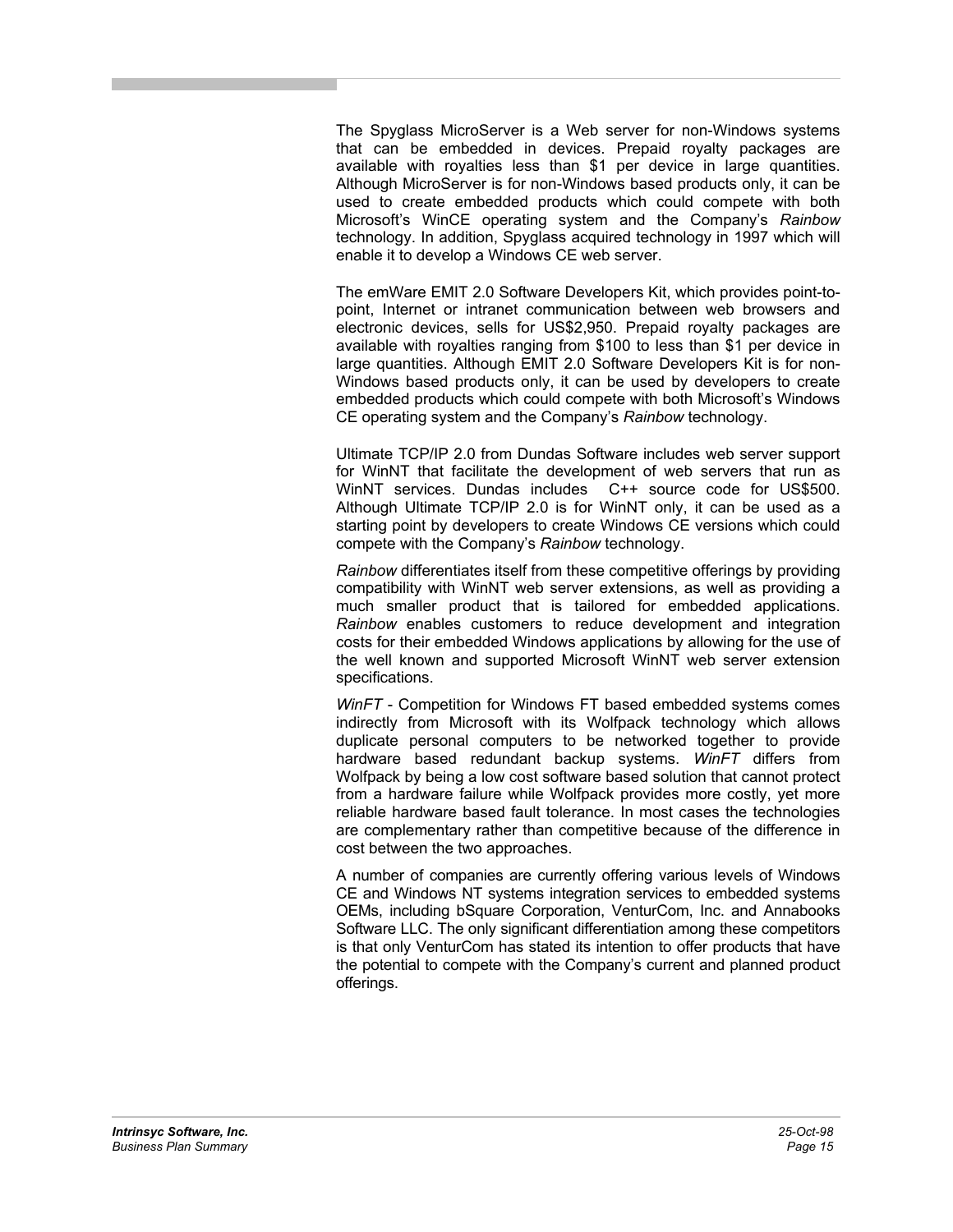## **Product Sales & Marketing**

Intrinsyc product sales and marketing functions include product planning, advertising, public relations, distribution, order processing, and support.

## **Product Marketing Plans**

Intrinsyc's technologies are designed, developed, and positioned to address the evolving Embedded Windows market requirements. New products are defined in a product requirements specification, which includes goals and long term vision for the product combined with specific features (functional requirements) offered by the product. Pricing, promotion, and distribution plans are created by the Product Manager and coordinated with the Product Development Lead to ensure success of the product.

## **Advertising**

Intrinsyc's technologies are promoted to the embedded industry as part of a general advertising program to promote Intrinsyc's product and solution offerings. Intrinsyc places advertisements in the leading Windows CE publications including:

- **Windows CE Tech Journal** − a Miller Freeman publication that includes technical columns, feature stories, and advertising for Windows CE technology and solution providers;
- **Microsoft Embedded Review** − a Microsoft publication that includes approximately ten 2-page technical articles, Microsoft information, and various third-party product and corporate advertisements distributed with EE times on a quarterly basis.

## **Direct and Web-based Marketing**

Intrinsyc has participated in Microsoft direct mailings and Windows CE ETK distribution programs including:

- **Microsoft Direct Mailings** − Product notices sent to all subscribers to Microsoft's weekly e-mail newsletters; and
- **Microsoft Windows CE ETK Sampler CDs** White papers shipped on Microsoft ETK sampler.

Intrinsyc supplies articles and review materials to web sites that host Windows CE product or solution information, including product announcements, demonstrations, and links to the Intrinsyc site.

## **Distribution, Partnerships, and Third-Party Marketing**

Intrinsyc has established non-exclusive distribution channels for the company's products through Annasoft Corporation for North America, Wizard Information Systems for Europe and the Middle East, Allan Crawford Associates for Canada, and is currently negotiating an agreement with Kanematsu and Unidux for Japan.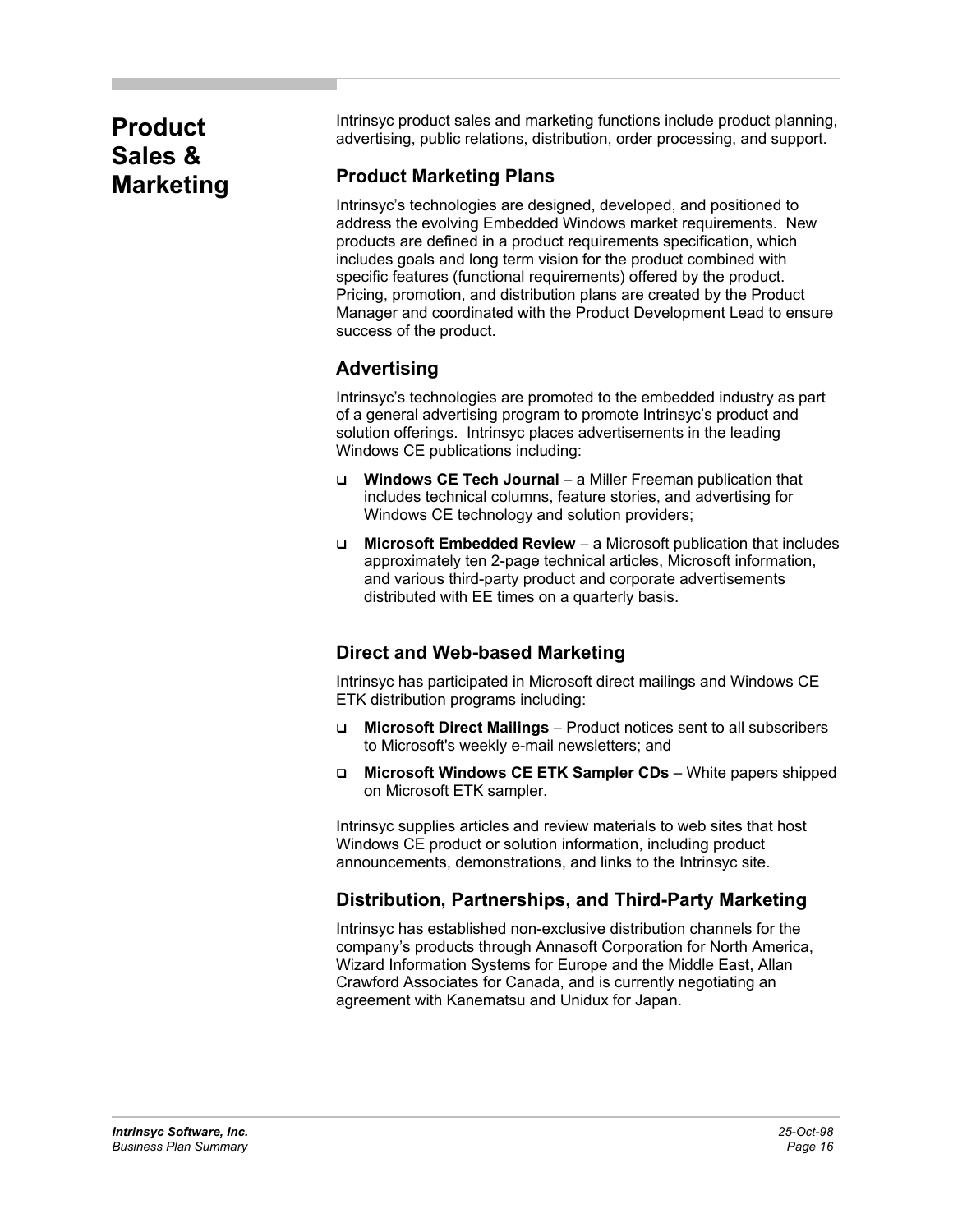Intrinsyc has also forged partnerships with a number of original OEMs, system integrators, and independent software vendors in order to facilitate further distribution of Intrinsyc's technologies and tools as well as to accelerate the development of focused applications for several vertical markets. The company's strategic relationship with RadiSys Corporation (a world-class manufacturer of PC-compatible embedded computer solutions) and a close working relationship with Microsoft's technical and marketing teams helps position the company for a wide variety of future business opportunities.

Intrinsyc's partnerships with Microsoft include Windows CE First-Wave Partner, Windows CE Launch Partner, and Windows CE Systems Integrator. Intrinsyc works closely with several divisions at Microsoft including:

- **Consumer Platforms Division**  a rapidly growing division that includes the Windows CE operating system and tools, targeted products (Handheld PC, Palm-size PC, AutoPC), and home/entertainment (WebTV) divisions. Intrinsyc has good working relations with the management of each of these business units, but is seen as a rival by the tools and core OS technical teams.
- **OEM Sales** a small but highly influential team responsible for technology licensing and dedicated business development for Microsoft. This group regularly refers customers to Intrinsyc as a supplier of DCOM and HTTP technologies
- **Microsoft Consulting Services, Advanced Technology**  provides consulting services to large OEMs. Their role is to find new ways to satisfy OEM requirements using Microsoft technologies. These tend to be very focused engagements with extremely high levels of visibility and PR. Intrinsyc has developed strong relations with the Industrial Automation and Enterprise solutions teams.
- **Developer Relations**  evangelists in this division host conferences and help to coordinate activities between Microsoft and third parties.

## **Order Processing and Support**

Intrinsyc has just production released Integration Expert for Windows CE and will release DeviceCOM soon<sup>6</sup>. Both of these products are expected to generate significant sales volume, consequently Intrinsyc plans to create a streamlined department to handle order processing and customer support via telephone, fax, and e-mail.

 6 Integration Expert for Windows CE was released on October 24, 1998. DeviceCOM will be released in early November 1998. Both development programs started in fall 1997 and have completed on schedule relative to original targets set in Q1 1998.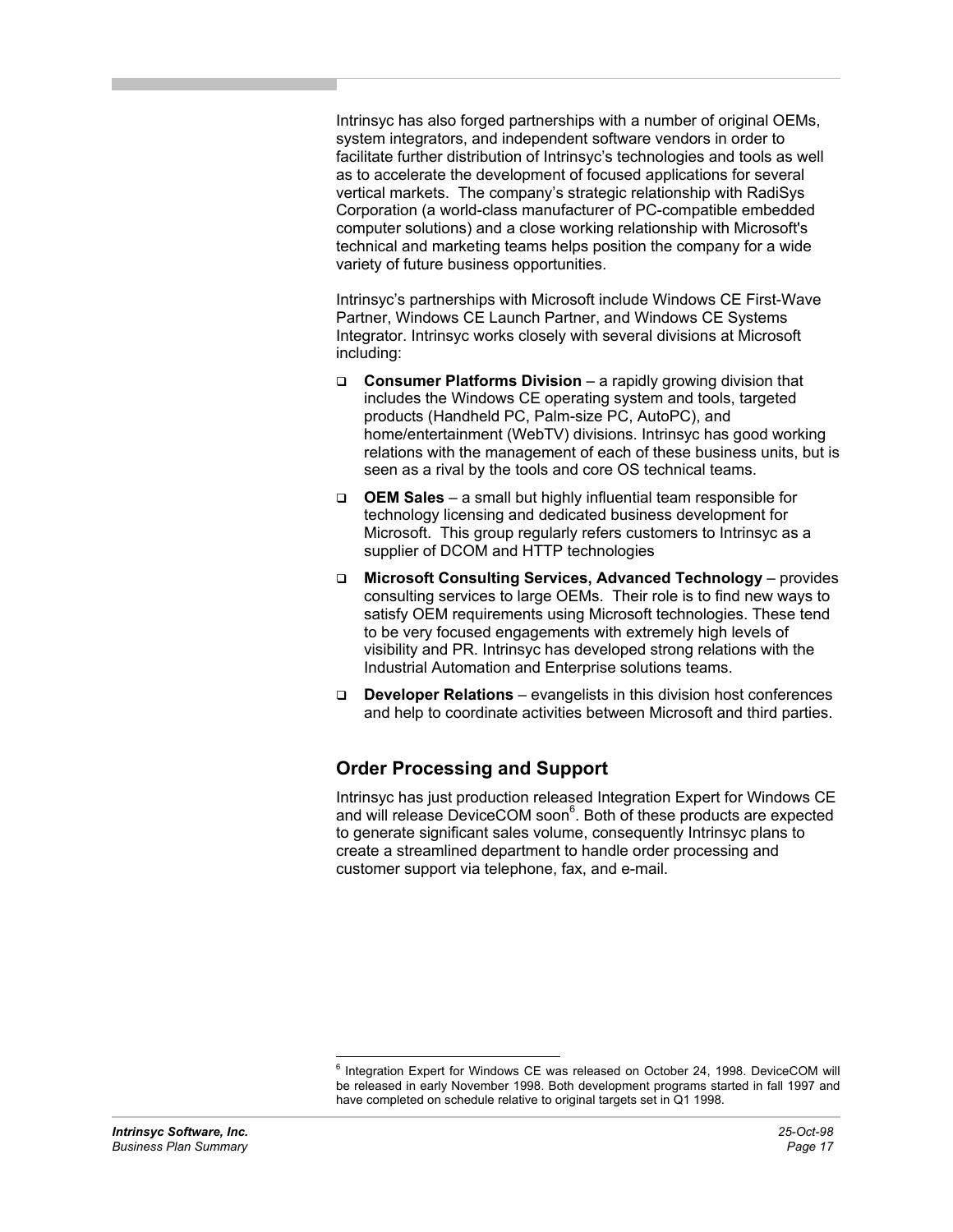## **Solutions Sales & Marketing**

Intrinsyc solution sales and marketing functions include market segment planning, target account business development, pursuit management, and contract negotiation. Intrinsyc offers custom system development services for vertical markets including Vehicle Computing, Industrial Automation, Office Automation, and Home and Entertainment.

Solutions are comprised of existing internal and third-party commercial technologies plus custom software and hardware as specified on a caseby-case basis by the end customer. These offerings require a strategic marketing approach with high emphasis on market awareness, technical innovation, systems engineering process, and management of available resources.

## **Market Segment Planning**

Intrinsyc's supporting solution services are targeted at selected vertical markets that are large, rapidly growing, and open to the introduction of new products built on Microsoft technologies. Solution offerings are defined in a market segment plan, which includes market analysis data, offerings, technologies employed, competitive analysis, partnerships, positioning, communication strategies, packaging and fulfillment, PR, advertising, other promotion, target accounts, pricing, success metrics, schedule, resources, and budget.

## **Business Development**

Intrinsyc will continue to build a growing market position through ongoing business development activities, including:

- **Direct Marketing Conversations** − includes cold calls, research, and surveys performed by each of the solutions market segment leaders;
- **Product Follow-up** − involves proactive analysis of product sales performed by the solutions market segment leaders and/or sales account managers; and
- **Service inquiries** − including all direct inquiries by customers.

Intrinsyc selects target accounts with the intention of creating a sustainable mix of solutions delivered to a long-term customer base. Target accounts are evaluated by the following characteristics:

- **Software Competency**  Targets currently have Windows NT products and plan to migrate to Windows CE;
- **Connectivity Requirements**  Targets require standard protocol support including DCOM or HTTP;
- **Business Type**  Primary targets include System Suppliers, Manufacturers, and Enterprise Solution Suppliers;
- **Company/Department Size**  Targets should be medium-sized businesses (50-200 people) so that contracts can be approved within a 3-6 month sales cycle; and
- **Cost of End System**  Targets who are developing systems with a final price of greater than \$500 per unit are more likely serviced by a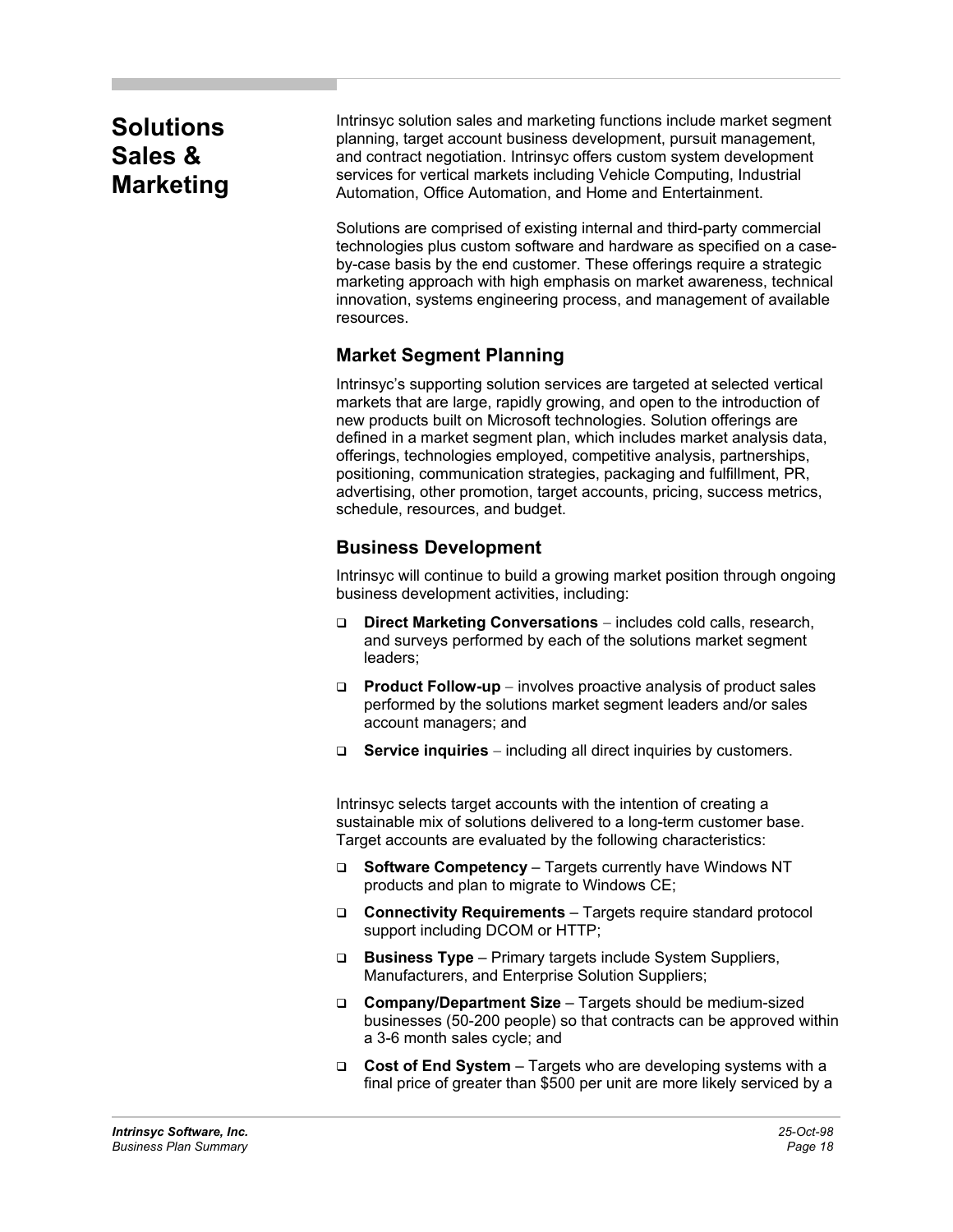Windows CE solution. This assumes a breakdown of OS (\$45) + H/W (\$100) + Apps (\$200) + margin (50%) = \$500.

### **Direct Sales**

Intrinsyc solutions are sold to target OEMs using a strategic sales process as outlined in the sales and marketing process and corporate operations plans. The key to solution sales is in creating an offer that addresses the concerns of the customer, providing them with a solution that promises a future that they desire and are willing to purchase. Intrinsyc has exceptional talents for proposal generation and pursuit management, and will be able to scale the business around a proven strategic sales methodology.

## **Vehicle Computing**

The vehicle computing market is large, rapidly growing, and open to the introduction of new products built on embedded Windows / Internet technologies. The transportation logistics market includes any kind of systems used to control, monitor, and manage the transportation of people and goods. The market is huge and estimated at over US\$650 Billion for Transportation Logistics (US Market) including 3% ships, 3.9% trains, 14.4% aircraft, 78.7% trucking.

Spending on Information Technology is estimated at over US\$4.7 Billion including 8% ships, 14% trains, 57% aircraft, 21% trucking. This means that trucking is a particularly good area as there is a clear discrepancy between overall spending versus that for IT solutions. Automotive applications include a logistics element, but also have a focus on entertainment and personal productivity. Intrinsyc will focus on both logistics and in-vehicle functions associated with vehicle computing.

Traditional solutions for transportation logistics and in-vehicle functions are based on a wide variety of proprietary technologies. A large part of the logistics market is simply not automated, or done in a non-scalable manner using special-purpose proprietary products. There is an opportunity to consolidate and dramatically grow the IT portion of this market by providing more general-purpose vehicle computing solutions. Microsoft has recognized this trend and is pushing into the embedded market with an initial focus on the automotive sector<sup>7</sup> and more recently on the transportation sector<sup>8</sup>.

The general expectation of vehicle computing systems suppliers is that Windows CE is gaining momentum and that there is a need to move with Microsoft as they push into the embedded market. There is an expectation that going with Windows CE will lead to reduced costs and increased compatibility, but may be more expensive and technically challenging in the short term. Since this market is very early in its development, most of the players are still working out their product plans and are in need of help on everything from system definition to development and deployment.



 7 Microsoft introduced the AutoPC in 1997 as one of the Windows CE targeted products, and has formed a broad range of alliances for this initiative.

<sup>&</sup>lt;sup>8</sup> Microsoft Consulting Services, Advanced Technology is working with PACCAR and others on a vision strategy that promotes Windows CE adoption in the transportation sector.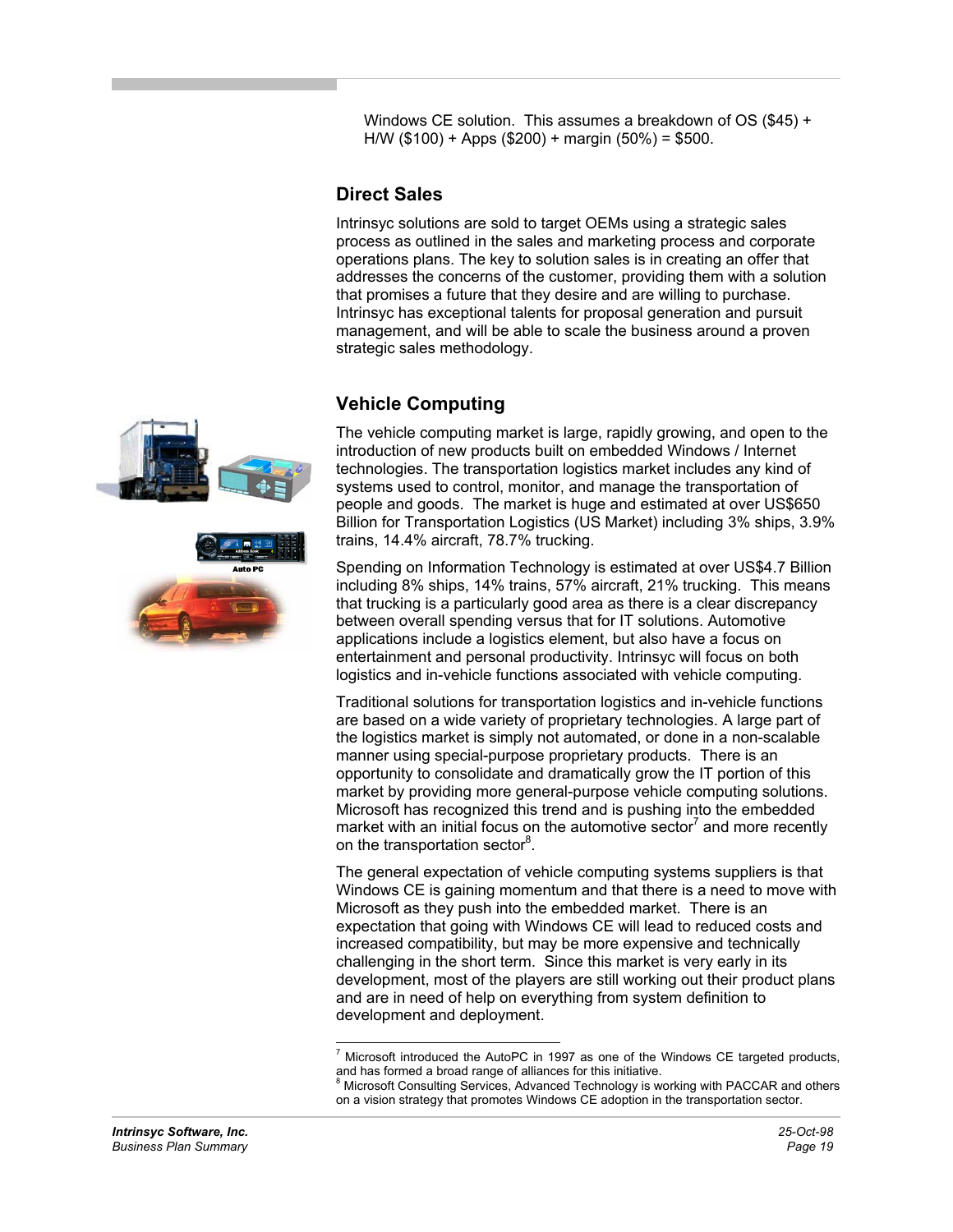![](_page_19_Picture_0.jpeg)

![](_page_19_Picture_1.jpeg)

![](_page_19_Picture_2.jpeg)

## **Industrial Automation**

The Industrial Automation (IA) market includes factory automation, building automation, and utilities segments. Factory Automation is the largest of the IA segments and comprises all aspects of plant operations using Information Technology (IT) tools and software components to automate factories and production processes.

Building Automation comprises all aspects of building monitoring and control and shares several IT tools and software components with the Factory Automation sub-segment. It is distinct in terms of remote access, security, surveillance and networking requirements.

The Utilities segment comprises all aspects of monitoring and control of common Utilities (power, gas, and water) subscriber plants and shares several IT tools and software components with the other IA subsegments. It is distinct in terms of remote access, geographical scope and networking requirements.

Intrinsyc is a member of the OPC Foundation, a consortium of leading industrial automation hardware and software vendors, and is also a member of OMAC (Open Modular Architecture Controls). Intrinsyc's DeviceCOM product is used to deliver OPC (OLE for Process Control) support for Windows CE based process control systems, standardizing the interaction between process control software and control and acquisition devices.

#### **Office Automation, Home & Entertainment, and Other Vertical Markets**

Intrinsyc has supplied Rainbow Embedded Web Server technology to several major corporations for use in the development of next generation office products built on Windows CE. Examples include video conferencing systems, peripherals, and imaging products.

Intrinsyc is working on a variety of projects involving WebTV and other home systems. These systems typically incorporate the Rainbow Embedded Web Server technology or custom application software designed and developed by Intrinsyc's experts.

Intrinsyc is currently investigating other vertical markets that can benefit from distributed technologies, including: Retail Point Of Sale (POS), Mobile Data Solutions, and Distributed Security Systems.

## **Sample Customers**

Intrinsyc has received outstanding reviews from its growing customer base. Although many of Intrinsyc's most important tools and technologies have only recently been released, Intrinsyc has made sales to companies such as:

 **Tools** – Intel, RadiSys, Kodak, Unisys, Ecton, Data General, OA, Dynapro, and many more;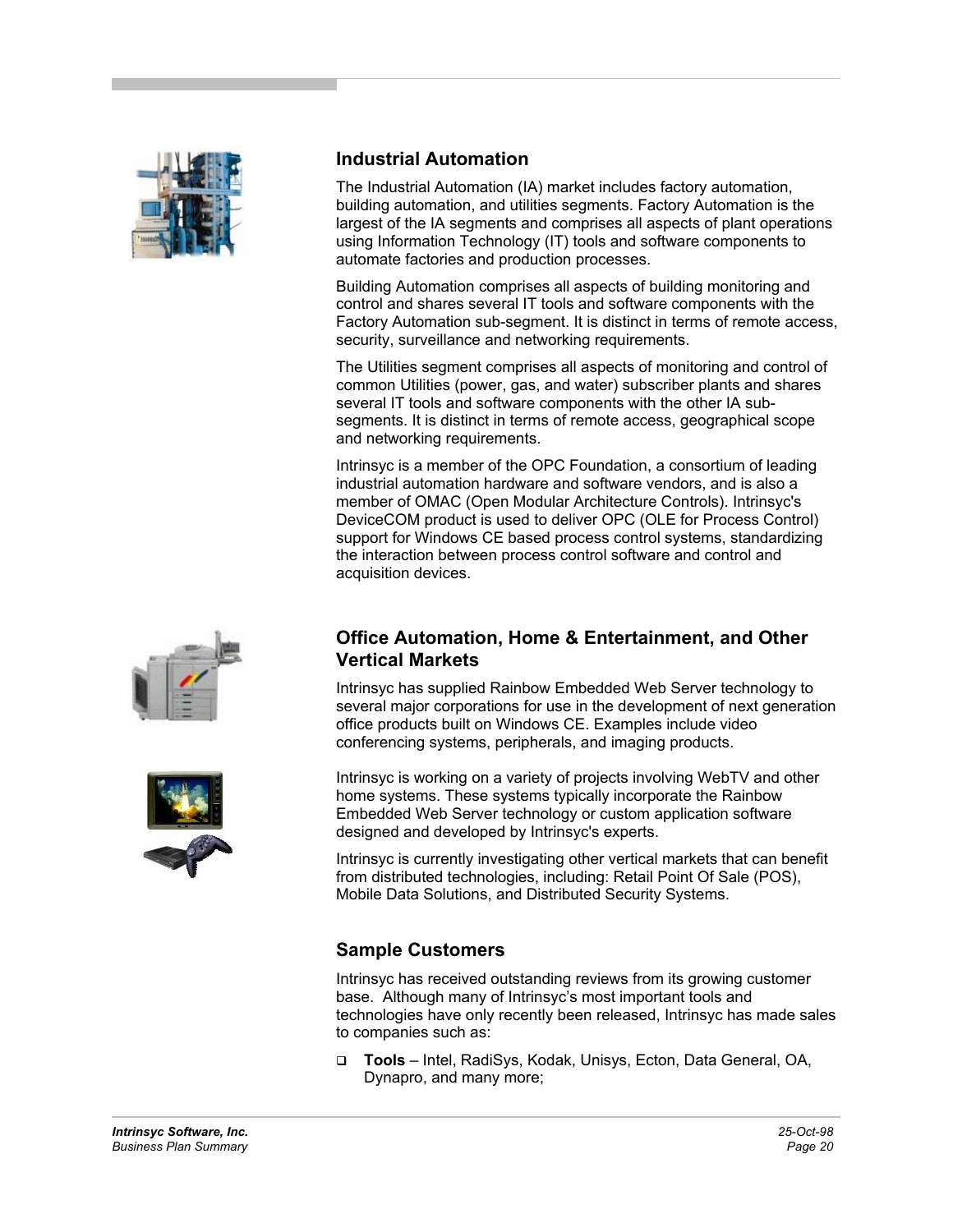- **Technology Licensees**  Intermec (Bar-coding systems), Philips Multimedia (Video Conferencing), Canon (Office Products), PictureTel (Video Conferencing); and
- **Services**  Eaton (TruckPC), E-Video (WebTV).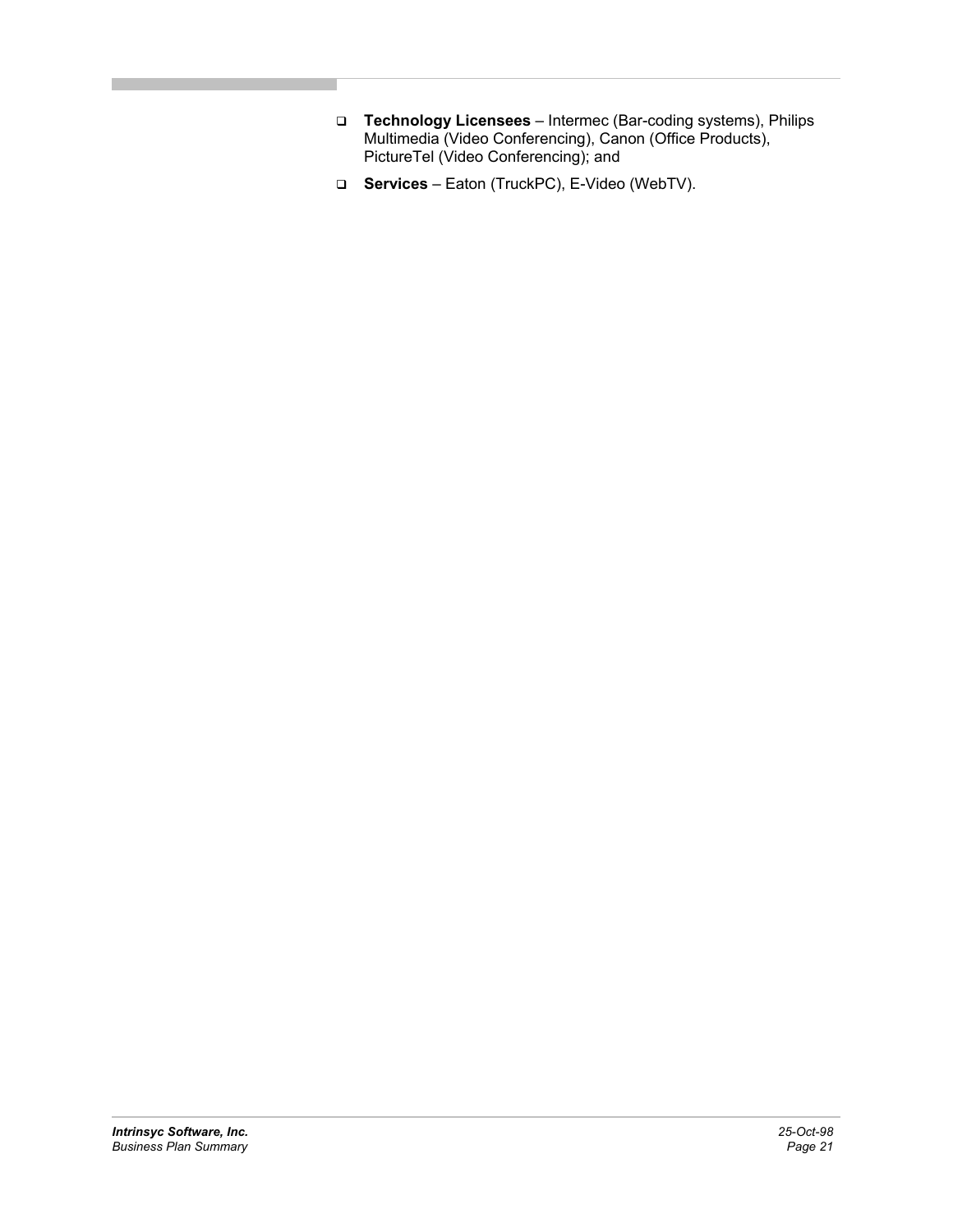## **Organization**

Intrinsyc is organized to efficiently deliver technologies, tools and services to its customers. The products unit is responsible for product definition, development, packaging, release management, and publicity for tools and licensable technologies. The solutions unit is responsible for planning, sales and marketing, solutions development, resource allocation, budgets, and revenue generation for each of the selected vertical markets. Engineering provides a resource pool from which to staff the products and solutions operations while also providing dedicated support functions including quality assurance, system administration, and documentation.

![](_page_21_Figure_2.jpeg)

## **Highly Skilled and Experienced Personnel**

A critical element contributing to the ultimate success of any technology company is the intellectual capital it employs, and Intrinsyc's position at the leading edge has enabled the Company to attract the very best. Intrinsyc is proud to have assembled an excellent management team and a talented dynamic group of developers, and have received numerous outstanding reviews from its growing customer base.

Members of the Intrinsyc development staff include highly skilled Windows CE/NT Win32 C++ Application Developers, Systems/Tools Developers, Device Driver Developers, QA Test Specialists, and support staff. Intrinsyc's developers typically have a degree in Engineering or Computer Science, with an average of 6-8 years Visual C++ and Win32 programming experience.

Intrinsyc has gained a reputation for solving complex development problems in record time. This reputation has been created through the ongoing demonstration of talent and commitment throughout the development organization.

## **Executive Team**

Intrinsyc senior management has diverse international experience in business operations, systems engineering, product development, marketing, and research in the information technology industry. The management team has demonstrated a track record of delivering solutions on time and within budget. Drawing from their experiences at major product and systems companies, Intrinsyc managers have adopted best-in-class practices to produce results that consistently exceed the expectations of their customers.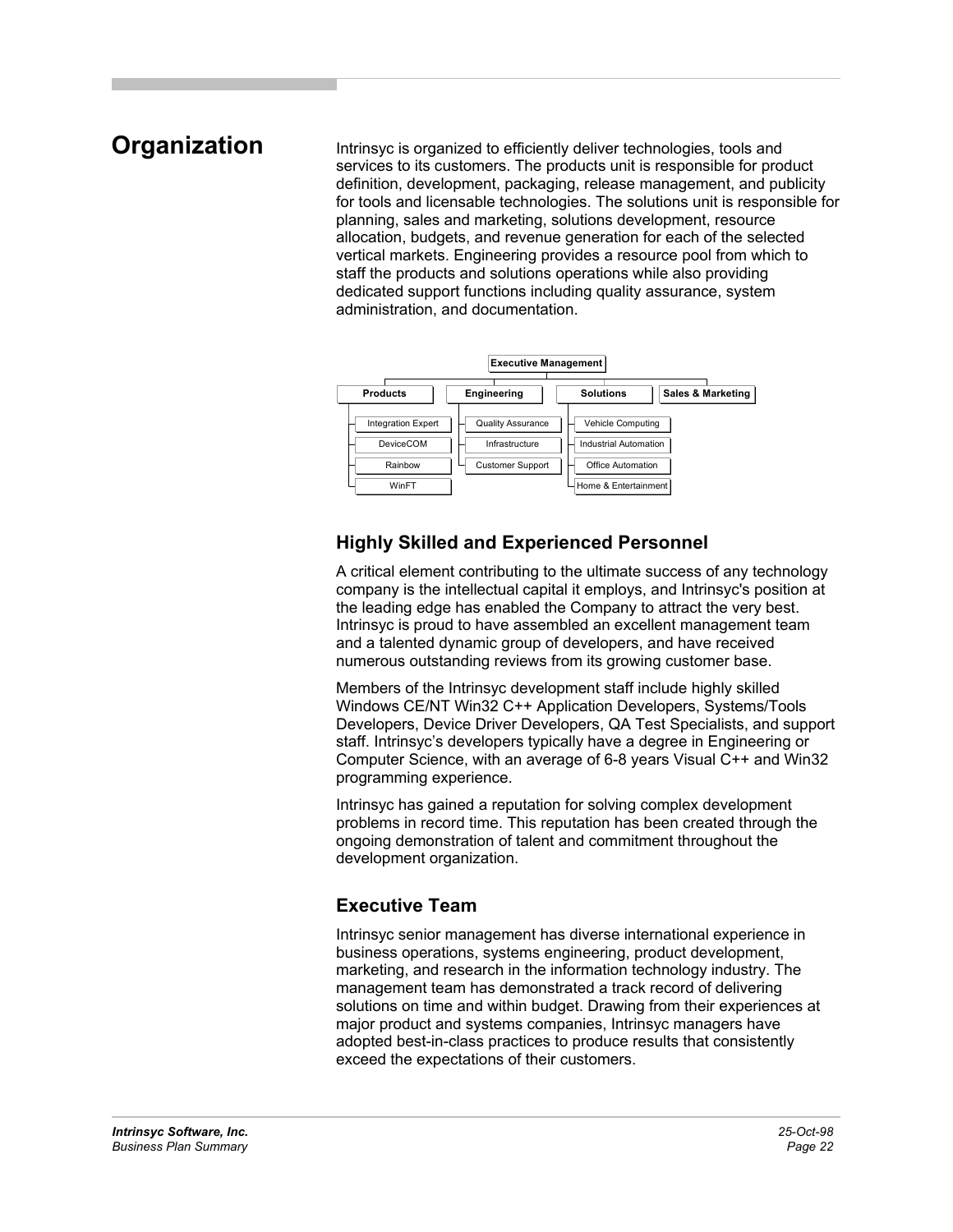![](_page_22_Picture_0.jpeg)

*Derek W. Spratt President and Chief Executive Officer*

![](_page_22_Picture_2.jpeg)

 *William Tsu-Cheng Yu Chief Financial Officer*

![](_page_22_Picture_4.jpeg)

*Dr. Bruce Forde Executive Vice President and General Manager*

**Derek W. Spratt** brings a broad range of public company and technical leadership talents and experience to Intrinsyc. Mr. Spratt came to Intrinsyc from PCS Wireless, a microcellular active antenna technology business, which he co-founded. As executive vice president from 1993 - 1996, he was instrumental in all aspects of executing the corporate startup, securing financing, negotiating strategic alliances and sales contracts, as well as managing daily operations and public company issues. As vice president of Nexus Engineering, 1991-1993, Mr. Spratt managed OEM contracts, including the development of the world's first digital satellite TV receiver with General Instrument. Previous to this, Mr. Spratt held various management positions with Motorola's Wireless Data Products and Customer Service divisions, was a founding member of Integra Systems, and worked in other emerging technology businesses. Mr. Spratt holds a bachelor's degree in electrical engineering from Queens University and is a registered Professional Engineer.

**William Tsu-Cheng Yu** worked in a variety of finance-related fields prior to joining Intrinsyc first as a Director and then as the Chief Financial Officer. As an Associate of Corporate Finance with Marleau, Lemire Securities from July 1994 to December 1995, he handled many aspects of corporate finance, reverse takeovers, and initial public offerings on behalf of technology-based companies. Previous to this, he was a Portfolio Manager with Discovery Enterprises Inc., a venture capital company with over \$30 million invested in technology-based start up companies from 1991 to mid 1994. William was responsible for deal sourcing, due diligence, negotiations, documentation, and postinvestment monitoring and divestitures. He was an Associate at Trilon Pacific Corp/China Canada Investments & Development, a Trans-Pacific merchant banking firm from 1989 – 1991. William has Mechanical Engineering and Masters in Business Administration degrees from Queens University.

**Bruce Forde** has diverse international experience in business management, product development, marketing, contracts, and research in several sectors of the information technology industry. Before joining Intrinsyc Software in January 1997, he was responsible for product management within MacDonald Dettwiler, a leading systems integration firm specializing in geographic information, aviation, and space and defense systems. Dr. Forde was responsible for business planning, pursuit management, and project management for information infrastructures, earth observation networks, and high-resolution image data systems. In addition, he provided the technical and business vision for the development and marketing of next generation distributed object computing systems. Dr. Forde held a number of key positions in MacDonald Dettwiler's Ottawa office (1990-1994), including Strategic Business Development Engineer, Engineering Manager, and Project Engineer. He has worked for a number of engineering companies since 1978, in capacities ranging from junior engineer to senior systems consultant. His education includes doctorate, master, and bachelor degrees in Applied Sciences from the University of British Columbia.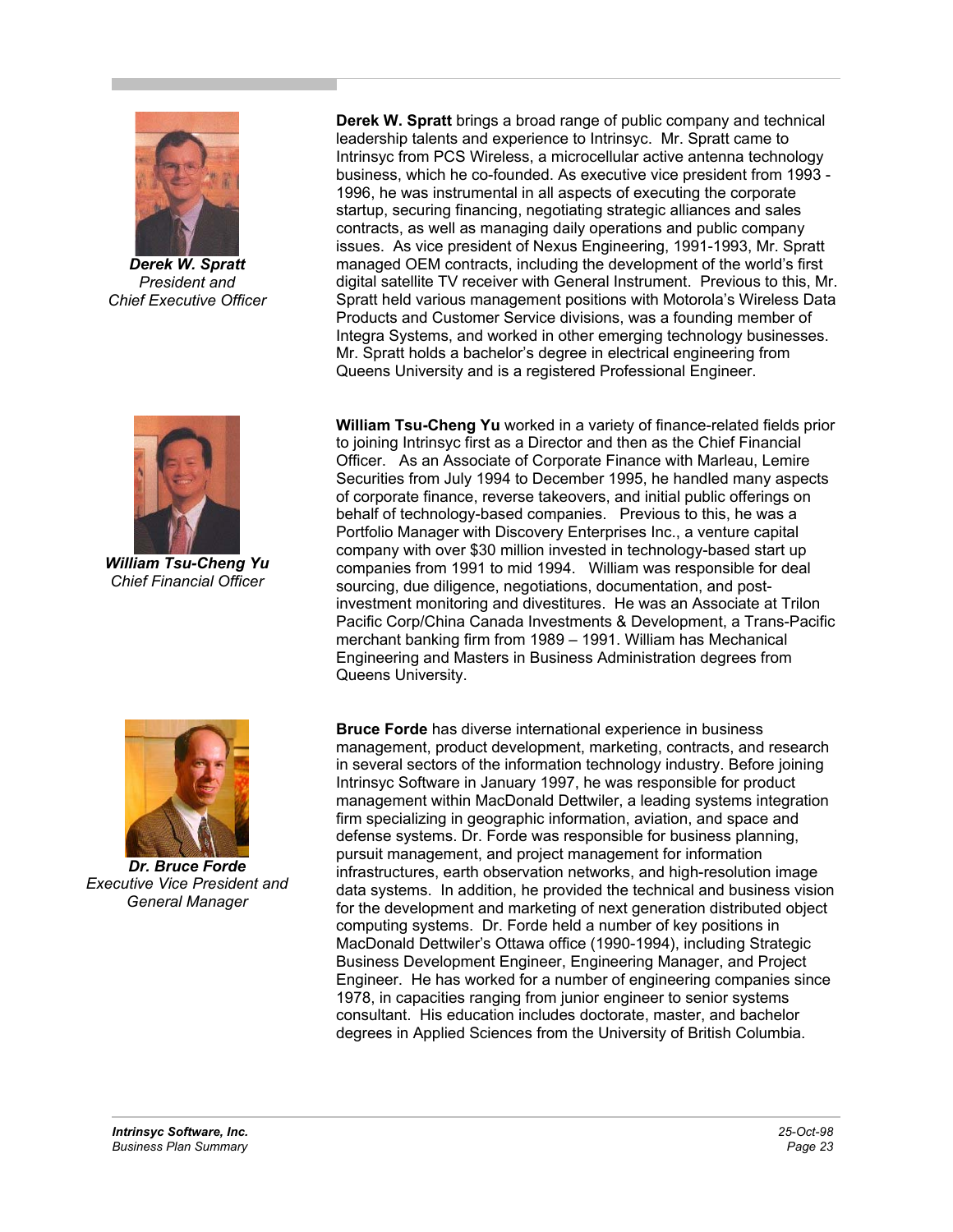## **Finances**

The following selected statements of operations data for the years ended August 31, 1996 and 1997 and the six months ended February 28, 1997 and February 28, 1998 and the balance sheet data as of August 31, 1996 and 1997 and February 28, 1998 are derived from corporate financial statements.

|                                                   | <b>Six Months</b><br>Ended<br>February<br>28. | <b>Six Months</b><br>Ended<br>February 28, | Years<br>Ended<br>August<br>31, |                    |
|---------------------------------------------------|-----------------------------------------------|--------------------------------------------|---------------------------------|--------------------|
|                                                   | 1998                                          | 1997                                       | 1997                            | 1996               |
| <b>Statement of Operations Data:</b><br>Revenues: |                                               | (unaudited)                                |                                 |                    |
|                                                   | 28,703                                        | 58,849                                     | 69,036                          | 82,472             |
|                                                   | 4,359                                         | 10,020                                     | 35,368                          | 101,372            |
|                                                   | 24.344                                        | 48,829                                     | 33.668                          | (18,900)           |
| Operating expenses:                               |                                               |                                            |                                 |                    |
| Marketing and Sales                               | 412.638                                       | 77,875                                     | 381.695                         | 102,884            |
| Administration                                    | 547,517                                       | 281,817                                    | 833,787                         | 287,577            |
| Research and development                          | 673,752                                       | 258,476                                    | 888,425                         | 193,567            |
| Total operating expenses                          | 1,633,907                                     | 618,168                                    | 2,103,907                       | 584,028            |
| Loss for the year                                 | 1,609,563                                     | 569,339                                    | 2,070,239                       | 602,928            |
| Loss per share                                    | 0.11                                          | 0.07                                       | 0.16                            | 0.09               |
| <b>Balance Sheet Data:</b>                        | February 28,<br>1998                          | August 31,<br>1997                         |                                 | August 31,<br>1996 |

|                                   | ------<br>1998 | .<br>1997 | .<br>1996 |
|-----------------------------------|----------------|-----------|-----------|
| Working capital                   | 730.949        | 28.864    | 120.142   |
| Technology rights and licenses    | 313.647        | 407.487   |           |
| Shareholders' equity (deficiency) | 1,258,140      | (11, 119) | (79, 297) |

On May 31, 1998, there were 14,451,287 Common Shares issued and outstanding, none of which are subject to escrow. Upon exercise of the outstanding Special Warrants, a total of 16,418,832 Common Shares will be issued and outstanding, assuming no exercise of outstanding warrants, options or other rights to acquire Common Shares.

## **Revenue Projections**

Intrinsyc Software will make financial proformas available upon request to parties that have signed the appropriate non-disclosure agreements.

#### **For more information contact:**

Intrinsyc Software info@intrinsyc.com http://www.intrinsyc.com Tel: 604-801-6461 Fax: 604-801-6417

The information contained in this document represents the current view of Intrinsyc on the issues discussed as of the date of publication. Because Intrinsyc must respond to changing market conditions, it should not be interpreted to be a commitment on the part of Intrinsyc, and Intrinsyc cannot guarantee the accuracy of any information presented after the date of publication. This document is for informational purposes only.